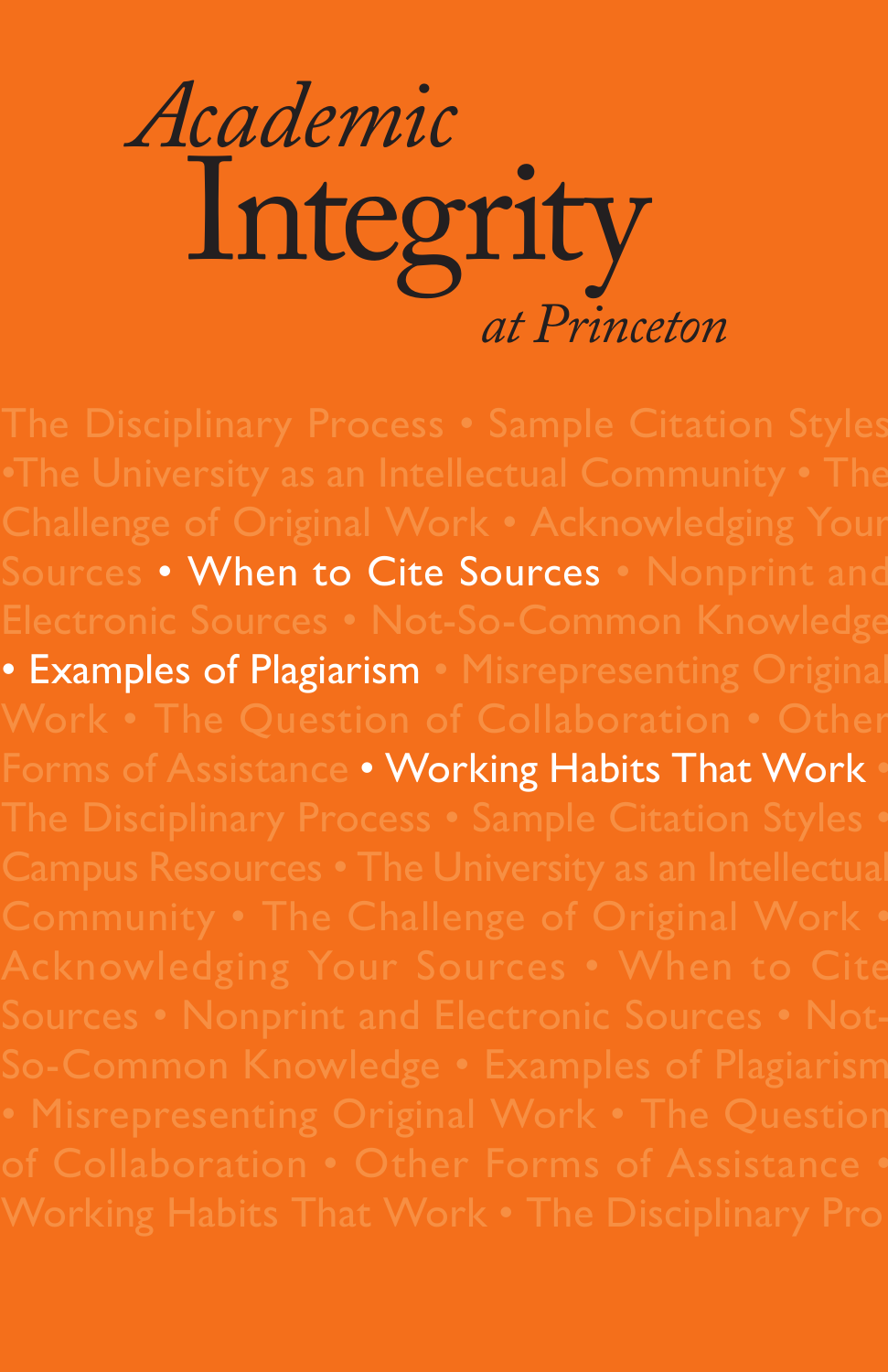# **Contents**

| Introduction                                | $\overline{2}$ |
|---------------------------------------------|----------------|
| The University as an Intellectual Community | 3              |
| The Challenge of Original Work              | 4              |
| <b>Acknowledging Your Sources</b>           | 5              |
| <b>X</b> When to Cite Sources               | 7              |
| Nonprint and Electronic Sources             | 10             |
| Not-So-Common Knowledge                     | П              |
| <b>*Examples of Plagiarism</b>              | 13             |
| Misrepresenting Original Work               | 19             |
| The Question of Collaboration               | 21             |
| <b>Other Forms of Assistance</b>            | 22             |
| <b>X</b> Working Habits That Work           | 23             |
| The Disciplinary Process                    | 26             |
| <b>Sample Citation Styles</b>               | 29             |
| <b>Campus Resources</b>                     | 33             |

*Note: Sections with an orange asterik indicate information of special importance.* **\***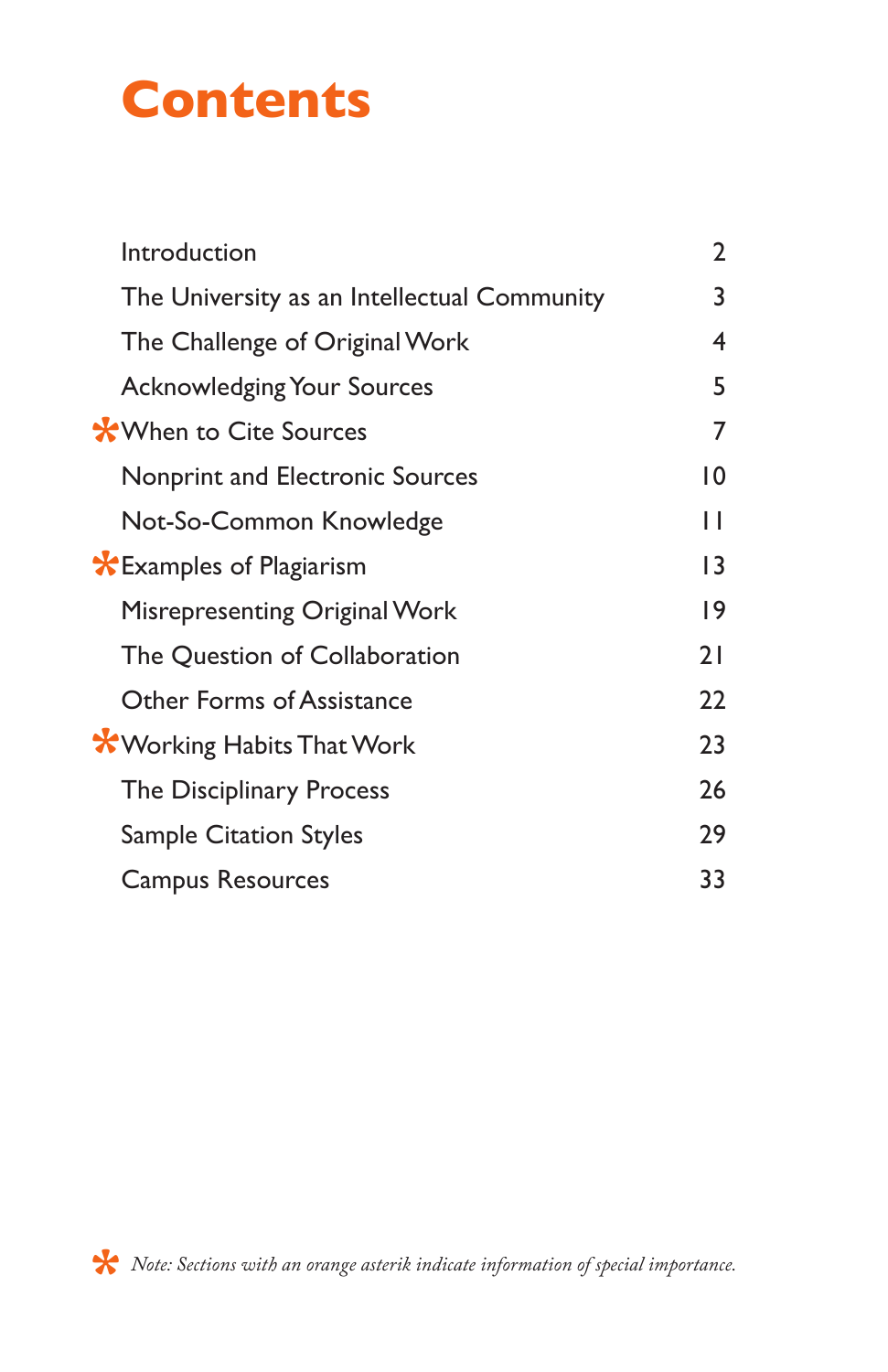# **Introduction**

All Princeton undergraduate students pledge to adhere to the Honor Code in the conduct of all written examinations, tests, and quizzes that take place in class. Likewise, graduate students are instructed in *Rights, Rules, Responsibilities* that during in-class examinations, "the failure to follow examination procedures as set forth by the faculty member(s) who oversee that examination" is a very serious violation of academic integrity. (2.4.7) However, much of your work at Princeton—from papers to problem sets to the senior thesis—will be produced outside of class, whether in the library, your dorm room, or elsewhere. Such work is governed by the University's academic regulations, which are designed to ensure the integrity of your academic work. These regulations fall under the jurisdiction not of the Honor Committee, but of the Faculty-Student Committee on Discipline.

This booklet provides information about Princeton's academic regulations and how you can safeguard the integrity of your original work. It offers a rationale for the ethic of intellectual honesty that underlies all academic work at the University, discusses when and how to acknowledge your intellectual debts to the work of other people, and considers some of the implications of electronic media as research tools. It defines important terms such as **plagiarism** and provides negative examples of what to avoid as well as positive guidance about how to do your work.

Some of the material covered in this booklet is duplicated and elaborated in *Rights, Rules, Responsibilities*, in the orange pages under "Academic Regulations." The University faculty and administration believed, however, that this separate document, with a fuller discussion of the issues and more examples, would be both helpful and handy. You'll also find further information about the Honor System in both the *Undergraduate Announcement* and *Rights, Rules, Responsibilities.*

Please take the time to read this booklet carefully and keep it for your future reference.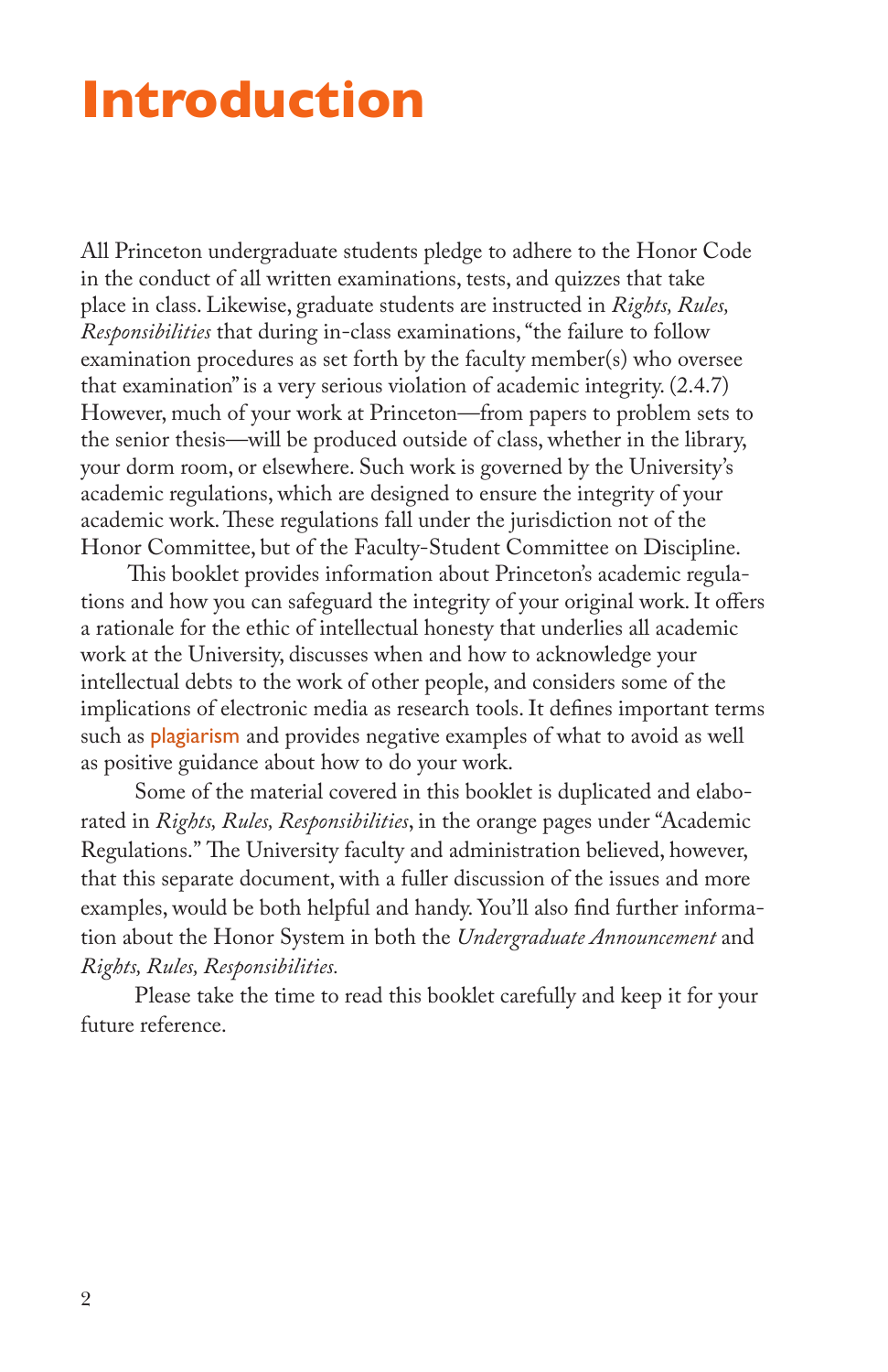## *The University as an* **Intellectual Community**

Princeton is, first and foremost, an intellectual community. Every college or university is an environment rich in intellectual, technological, and information resources where students and faculty members come together to pursue their academic interests. All of us are here to learn from each other and to teach each other, both in our individual quests to mature as thinkers, scholars, and researchers, and in our collective effort to advance and refine the body of human knowledge. All of us benefit from the free exchange of ideas, theories, solutions, and interpretations. We test our own thoughts informally among friends or in class, or more formally in papers and exams; we profit by analyzing and evaluating the ideas of our classmates, friends, advisers, and teachers.

Trust is the central ethic of such an intellectual community, in several respects. You should be able to trust that your ideas, no matter how new or unusual, will be respected and not ridiculed; to trust that your ideas will be seriously considered and evaluated; and to trust that you can express your own ideas without fear that someone else will take credit for them. Moreover, others need to be able to trust that your words, data, and ideas are your own. The right to intellectual ownership of original academic work is as important to the life of a university as the right to own personal possessions.

Our intellectual community is much greater than the current population of Princeton students, faculty, and staff. Such an intellectual community transcends both time and space to embrace all contributors to human knowledge. We may find their theories in textbooks, or their words in books of poetry, or their thoughts in library volumes or journals, or their data on the web. Through the work they've produced in times past or are producing now across the globe, they share with us their intellectual efforts, trusting that we'll respect their rights of intellectual ownership. As we at the University strive to build on their work, all of us—from first-year student to full professor—are obligated by the ethic of intellectual honesty to credit that work to its originator.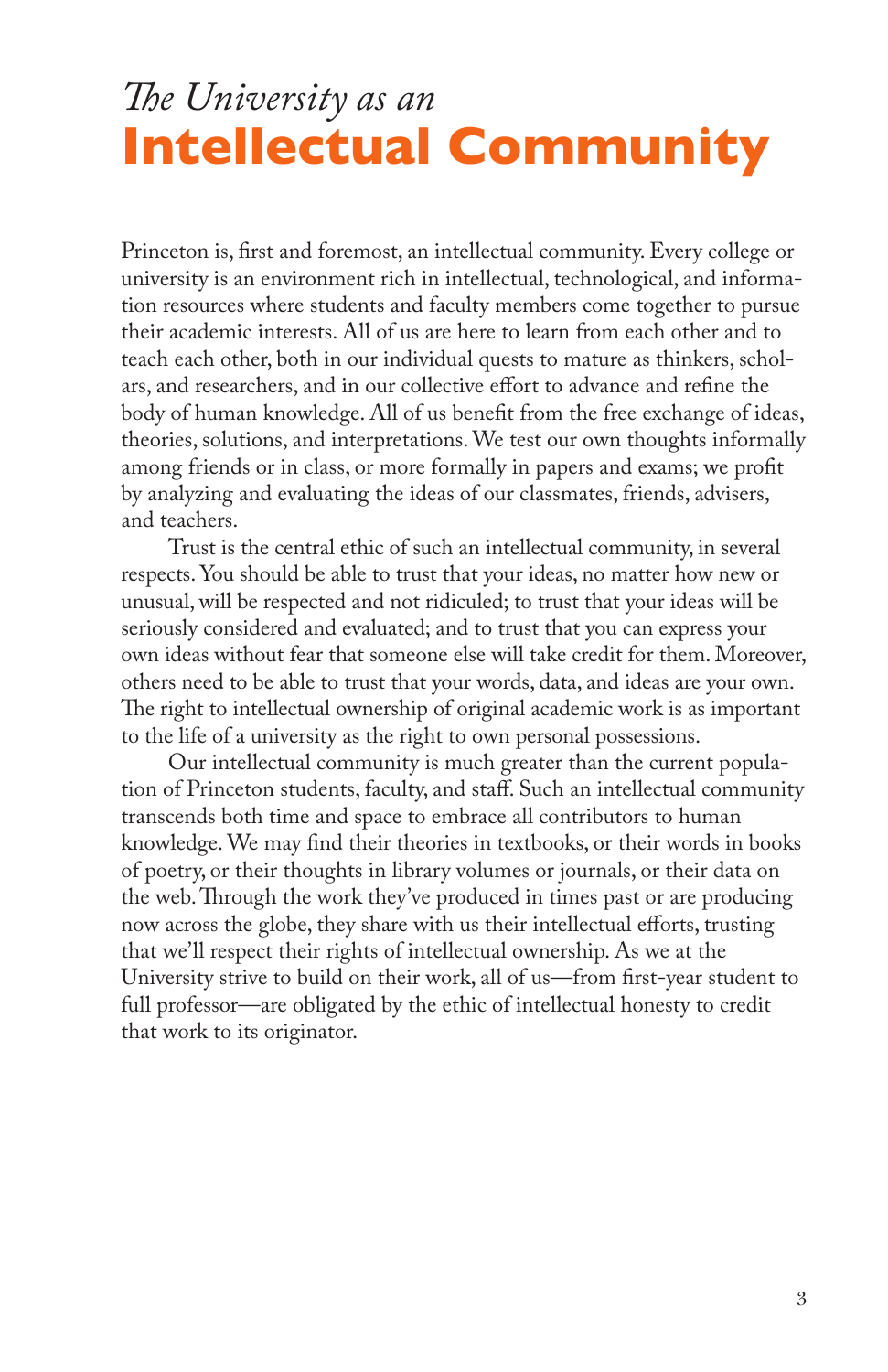# *The Challenge of*  **Original Work**

During the course of your Princeton education, you'll be exposed to the ideas, scientific theories, and creative works of countless scholars, scientists, and artists. Inevitably, your own ideas will be shaped by the words and ideas that you encounter. The intellectual challenge you face in your academic work is to go beyond what you learn in your textbooks, in lectures, and in the library—to evaluate, rethink, synthesize, and make your own the information, data, and concepts you find in your sources. The greatest satisfaction of academic work comes from making something original—something distinctly your own—out of the material you've learned in your courses and discovered in your research. Doing original work is the most demanding, but also the most rewarding, part of your Princeton education.

Your original work—whether an essay, a solution to a math problem, or a research paper—is also the basis for your professor's evaluation of your performance in a course. For that reason, intellectual honesty is the cornerstone of our academic community. You must always distinguish your own words and ideas from the words and ideas of others—including the authors of print or electronic sources, faculty members, classmates, and friends. Making those distinctions isn't always easy and can be made even more difficult by less-than-careful research habits or the time pressure of submission deadlines.

Take the time now to learn to recognize when it's necessary to cite your sources and how to provide adequate and accurate bibliographic information for your reader. In this booklet, you'll find definitions, discussions, and examples of terms such as plagiarism, collaboration, and common knowledge as well as useful advice on how to protect the integrity of your academic work.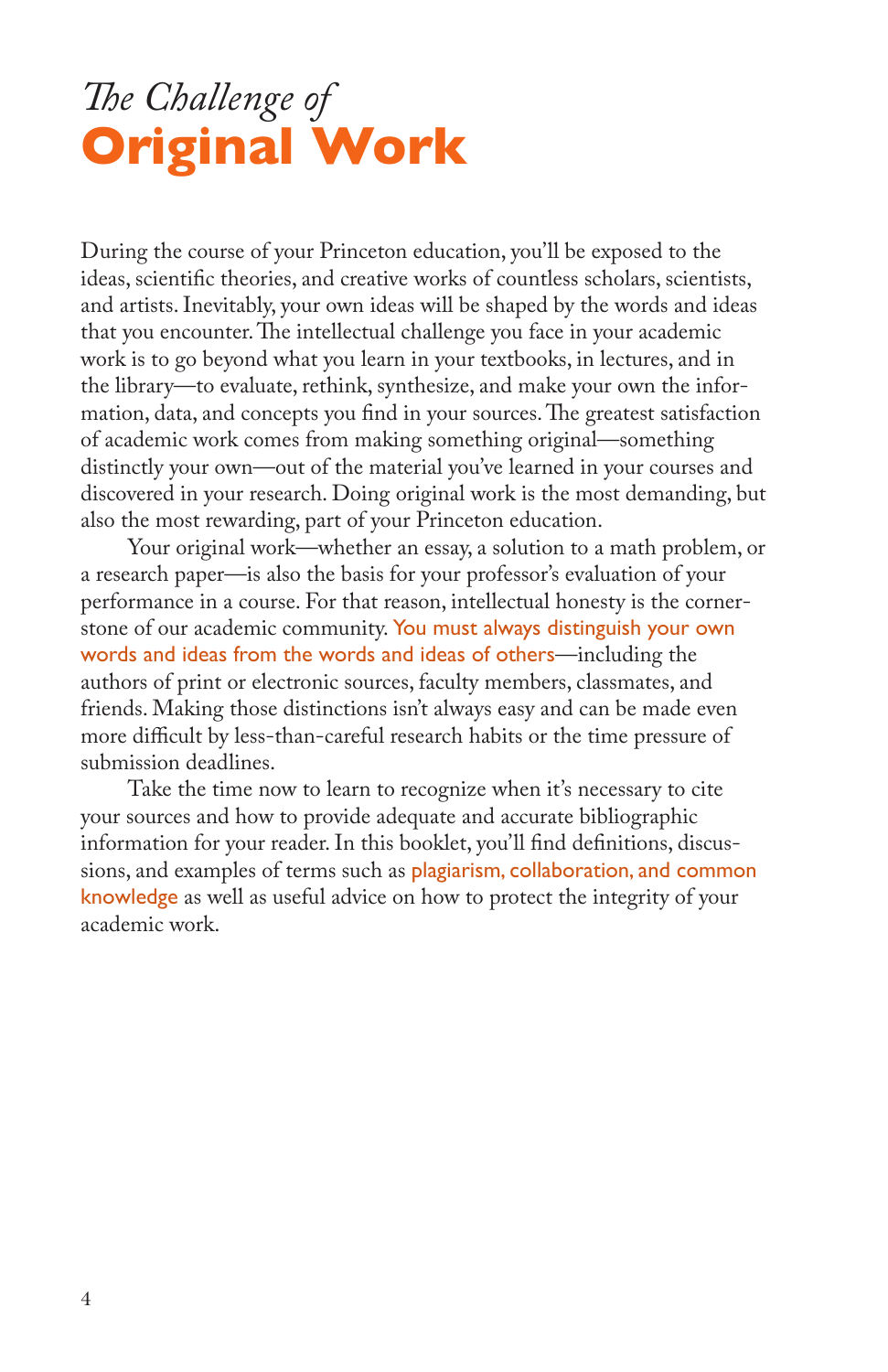# *Acknowledging*  **Your Sources**

There are a variety of reasons for acknowledging the sources upon which you have built your own work. Here are the key reasons:

- To distinguish your own work from that of your sources.
- To receive credit for the research you've done on a project.
- To establish the credibility and authority of your knowledge and ideas.
- To place your own ideas in context, locating your work in the larger intellectual conversation about your topic.
- To permit your reader to pursue your topic further by reading more about it.
- To permit your reader to check on your use of source material.

In all of these reasons, the essential element is intellectual honesty. You must provide your reader with an honest representation of your work so that the reader may evaluate its merits fairly. Proper citation demonstrates the depth and breadth of your reading—in effect, documenting the hard work you've put into your research. Proper citation permits a reader to determine the extent of your knowledge of the topic. And, most important, proper citation permits a reader to more readily understand and appreciate your original contribution to the subject. In contrast, a very well-informed, complex, or sophisticated piece of work, without adequate or accurate acknowledgment of sources, will only provoke your reader's concern or suspicion.

Such intellectual honesty is important, not only for your reader, but also for you as the author. For example, you may footnote a paper diligently only to discover that you can hardly find an original idea or sentence of your own. Then you'll know you have more work to do in order to develop a substantial original idea or thesis.

This booklet emphasizes the positive reasons for properly citing your sources rather than the negative consequences for failing to do so. You need to know, however, that those consequences can be severe. Failure to acknowledge the sources—textual, personal, electronic—upon which you've relied is a serious breach of academic integrity. Such a failure can lead to the accusation of plagiarism—defined in *Rights, Rules, Responsibilities* as: "The use of any outside source without proper acknowledgment. 'Outside source' means any work, published or unpublished, by any person other than the student." (2.4.7) Plagiarism is a very serious charge at Princeton, and it can result in disciplinary probation, suspension, or expulsion. The disciplinary process is explained later in this booklet.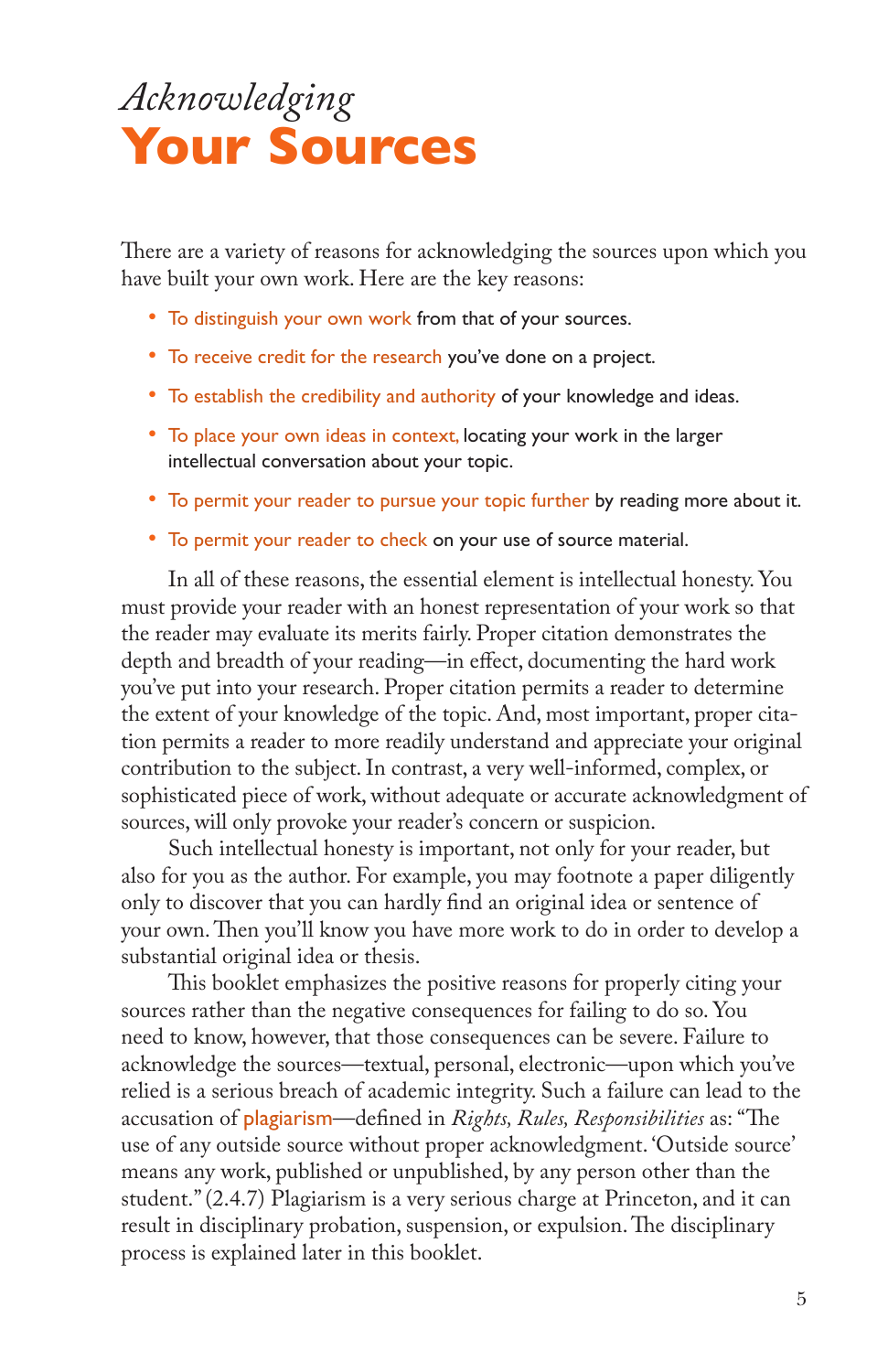The most important thing to know is this: if you fail to cite your sources, whether deliberately or inadvertently, you will still be found responsible for the act of plagiarism. Ignorance of academic regulations or the excuse of sloppy or rushed work does not constitute an acceptable defense against the charge of plagiarism. As a Princeton student, you're expected to have read and understood the University's academic regulations as described in this booklet and in *Rights, Rules, Responsibilities.* In fact, you must type the following sentence and sign your name on each piece of work you submit: "This paper represents my own work in accordance with University regulations." For electronic submissions, you may type your name preceded by the notation /s/, which stands for "signature." This signed pledge symbolizes your adherence to the University's core values of honesty and integrity in intellectual work.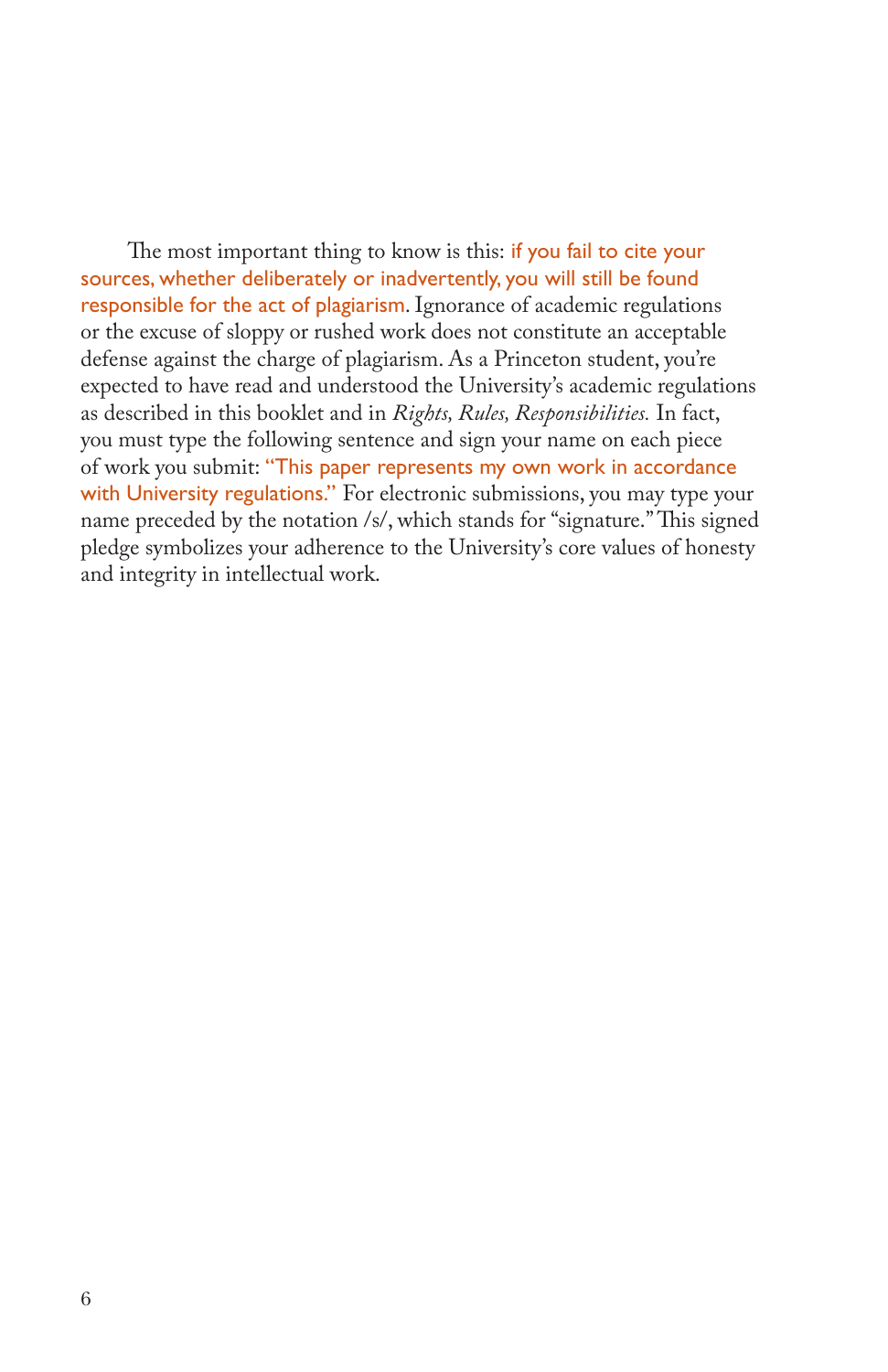## *When to*  **Cite Sources**

You'll discover that different academic disciplines have different rules and protocols concerning when and how to cite sources, a practice known as "citation." For example, some disciplines use footnotes, whereas others use parenthetical in-text citations; some require complete bibliographic information on all works consulted, whereas others require only a list of "Works Cited." As you decide on a concentration and begin advanced work in your department, you'll need to learn the particular protocols for your discipline. Near the end of this booklet, you'll find a brief sampling of commonly used citation styles.

The five basic principles described below apply to all disciplines and should guide your own citation practice. Even more fundamental, however, is this general rule: when in doubt, *cite.* You'll certainly never find yourself in trouble if you acknowledge a source when it's not absolutely necessary; it's always preferable to err on the side of caution and completeness. Better still, if you're unsure about whether or not to cite a source, ask your professor or preceptor for guidance before submitting the paper or report.

- **1. Quotation.** Any verbatim use of a source, no matter how large or small the quotation, must be placed in quotation marks or, if longer than three lines, clearly indented beyond the regular margin. The quotation must be accompanied, either within the text or in a footnote, by a precise indication of the source, identifying the author, title, place and date of publication (where relevant), and page numbers. Even if you use only a short phrase, or even one key word, you must use quotation marks in order to set off the borrowed language from your own, and you must cite the source.
- **2. Paraphrase.** Paraphrase is a restatement of another person's thoughts or ideas in your own words, using your own sentence structure. A paraphrase is normally about the same length as the original. Although you don't need to use quotation marks when you paraphrase, you absolutely do need to cite the source, either in parentheses or in a footnote. If another author's idea is particularly well put, quote it verbatim and use quotation marks to distinguish that author's words from your own. Paraphrase your source if you can restate the idea more clearly or simply, or if you want to place the idea in the flow of your own thoughts—though be sure to announce your source in your own text ("Albert Einstein believed that …") and always include a citation. Paraphrasing does not relieve you of the responsibility to cite your source.
- **3. Summary.** Summary is a concise statement of another person's thoughts or ideas in your own words. A summary is normally shorter than the original—a distillation of the source's ideas. When summarizing other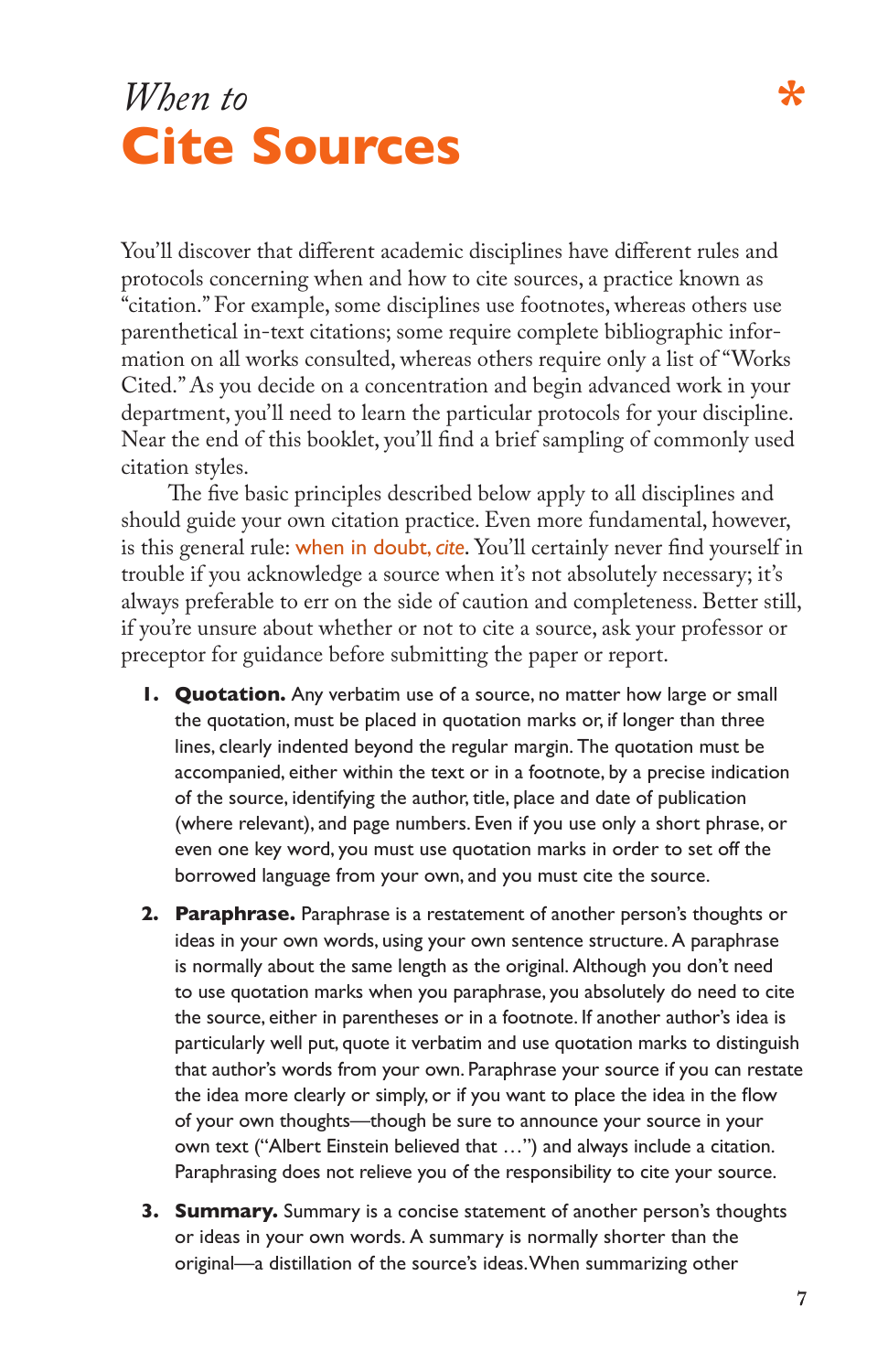people's ideas, arguments, or conclusions, you must cite your sources—for example, with a footnote at the end of each summary. Taking good notes while doing your research will help you keep straight which ideas belong to which author. Good note-taking habits are especially important when you're reviewing a series of interpretations or ideas on your subject.

- **4. Facts, Information, and Data.** Often you'll want to use facts or information to support your own argument. If the information is found exclusively in a particular source, you must clearly acknowledge that source. For example, if you use data from a scientific experiment conducted and reported by a researcher, you must cite your source, probably a scientific journal or a website. Or if you use a piece of information discovered by another scholar in the course of their own research, you must cite your source. But if the fact or information is generally known and accepted—for example, that Woodrow Wilson served as president of both Princeton University and the United States, or that Avogadro's number is  $6.02 \times 10^{23}$  you do not need to cite a source. Note that facts are different from ideas: facts may not need to be cited, whereas ideas must always be cited. Deciding which facts or pieces of information require citation and which are common knowledge, and thus do not require citation, isn't always easy. For example, finding the same fact or piece of information in multiple sources doesn't necessarily mean that it counts as common knowledge. Your best course of action in such a case may be to cite the most credible or authoritative of the multiple sources. Refer to a later section in this booklet, "Not-So-Common-Knowledge," for more discussion of how to determine what counts as common knowledge. But remember: when in doubt, cite.
- **5. Supplementary Information.** Occasionally, especially in a longer research paper, you may not be able to include all of the information or ideas from your research in the body of your own paper. In such cases, insert a note offering supplementary information rather than simply providing basic bibliographic information (author, title, place and date of publication, and page numbers). In such footnotes or endnotes, you might provide additional data to bolster your argument, or briefly present an alternative idea that you found in one of your sources, or even list two or three additional articles on some topic that your reader might find of interest. Such notes demonstrate the breadth and depth of your research, and permit you to include germane, but not essential, information or concepts without interrupting the flow of your own paper. Additional claims or analysis of your own that you want to include in your essay without distracting readers from the central line of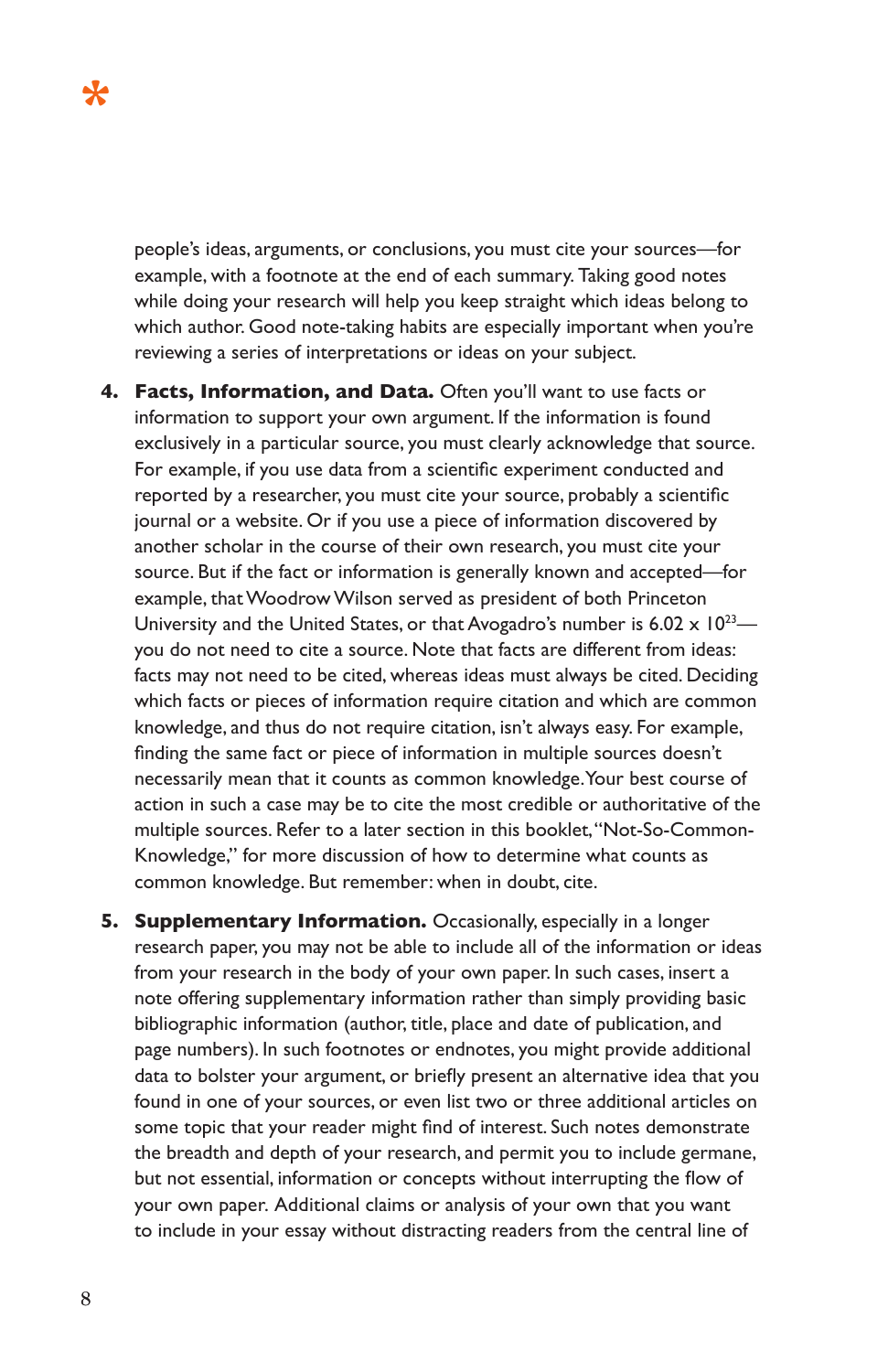argument may also appear in footnote form. In these cases, the footnote will *not* include a citation because the ideas or findings presented belong to you.

In all of the cases above, the standards of academic integrity require *both* citing the source in the text of your essay *and* its incorporation into your bibliography. To be clear, it is *not* enough to simply list a source in your bibliography if it deserves explicit citation in the essay's body. Failure to provide that citation may result in being charged with plagiarism.

Sometimes, though rarely, a source merits inclusion in your bibliography even when it *doesn't* merit a particular citation in your paper's text. This most often occurs when a source plays a critical role in your understanding of your *topic,* but never lends a specific idea or piece of evidence to your essay's *argument*. For example, imagine you're writing a paper about totalitarian regimes, and your thinking about such regimes is heavily influenced by your reading of George Orwell's *1984*. Imagine further that nothing from the novel appears explicitly in your essay, and your strongest reference to the book is describing these regimes as "Orwellian" in passing. Here there would be no need to cite *1984* directly, but it would be appropriate to list it in your bibliography. As always, if you're unsure about a particular case, err on the side of providing a citation *and* a bibliography entry.

*For international students, it's especially important to review and understand the citation standards and expectations for institutions of higher learning in the United States.* Students who have done their college preparation at schools in other countries may have learned research and paper-writing practices different from those at Princeton. For example, students from schools in East Asia may learn that copying directly from sources, without citation, is the proper way to write papers and do research. Students in France, preparing for the Baccalaureate examination, may be encouraged to memorize whole passages from secondary sources and copy them into papers and exam essays. Those cultural differences can sometimes lead to false assumptions about citation practices and expectations at Princeton. Again, you are responsible for reading and understanding the University's academic regulations as defined and explained in *Rights, Rules, Responsibilities*. You must ask for assistance from your professors or preceptors if you're not sure.

The Writing Center, located in New South, is also a key resource for students wanting to learn more about proper note-taking and citation practices. To make an appointment, visit **[www.princeton.edu/writing/appt](https://writing.princeton.edu/center)** or drop in without an appointment Sunday through Thursday evenings.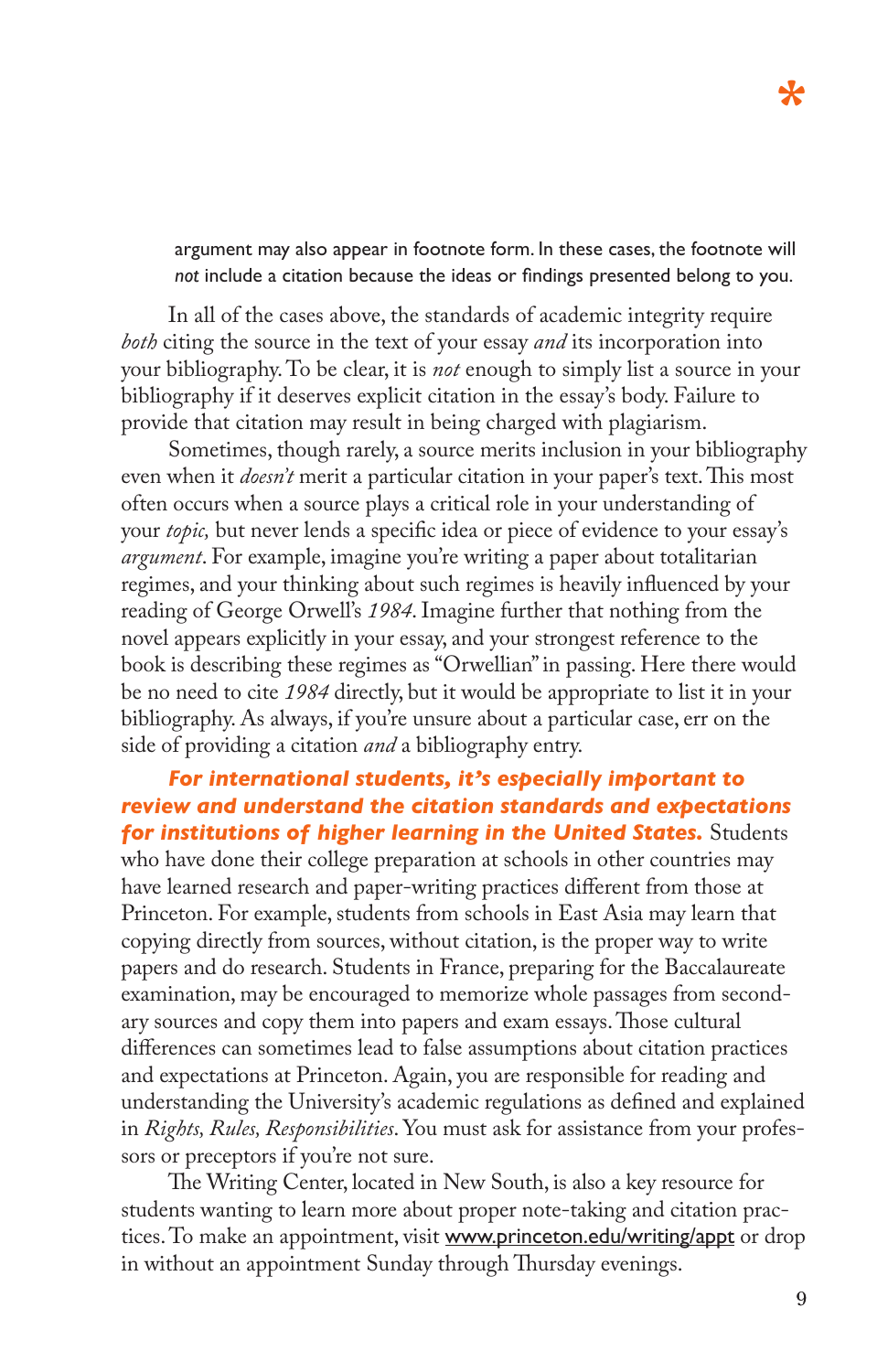## *Nonprint and*  **Electronic Sources**

The requirement to acknowledge your sources is not limited to printed material such as books or journal articles. You may need to acknowledge information that you've found in graphical form, sources that are works of visual or musical art, handwritten notes from a lecture or a laboratory, or even personal conversations. Again, you should find out the disciplinary protocols for citing such nonprint sources by consulting a citation style manual, such as the *MLA Handbook* or *The Chicago Manual of Style.*

Instant access to global electronic information through computers and the Internet is having a significant impact on the way we conduct research. Information is now readily available through the web, e-mail, and other electronic media. Information and quotations from any of these sources must be properly acknowledged, including personal e-mail correspondence. The protocols for citing electronic sources are now well-established, and you should consult a citation style manual for particular examples. At a minimum, cite the name and author of the website (if available), the Internet address, and the date you accessed the site.

Although electronic media present powerful new opportunities for research, they also present new and different dangers that deserve some consideration. Unlike most books and journal articles, which undergo strict editorial review before publication, much of the information on the web is self-published. To be sure, there are many websites in which you can have confidence: mainstream newspapers, refereed electronic journals, and university, library, and government collections of data. But for vast amounts of web-based information, no impartial reviewers have evaluated the accuracy or fairness of such material before it's made instantly available across the globe. As a researcher using the web, you must be extremely careful about the validity of the information that you find. Seldom will the author(s) of a website make explicit their own sources of information; there may be no way to trace the accuracy or authenticity of the information. Websites may provide partial, deceptive, or false information in order to promote explicit or hidden agendas.

Often web-based information appears to have no author at all, or its author is seemingly anonymous, almost disembodied. The unprecedented ease with which text, images, and data can be copied and reused can undermine both the idea and the value of intellectual ownership. The combination of immediate, unlimited access to information, plus the ability to appropriate and alter it with a few keystrokes, is both exhilarating and dangerous. The electronic media are transforming not just the means of communicating and retrieving information, but also our ways of thinking about information: what it is, where it comes from, and to whom it belongs. Some of the implications of this transformation are discussed in the next section.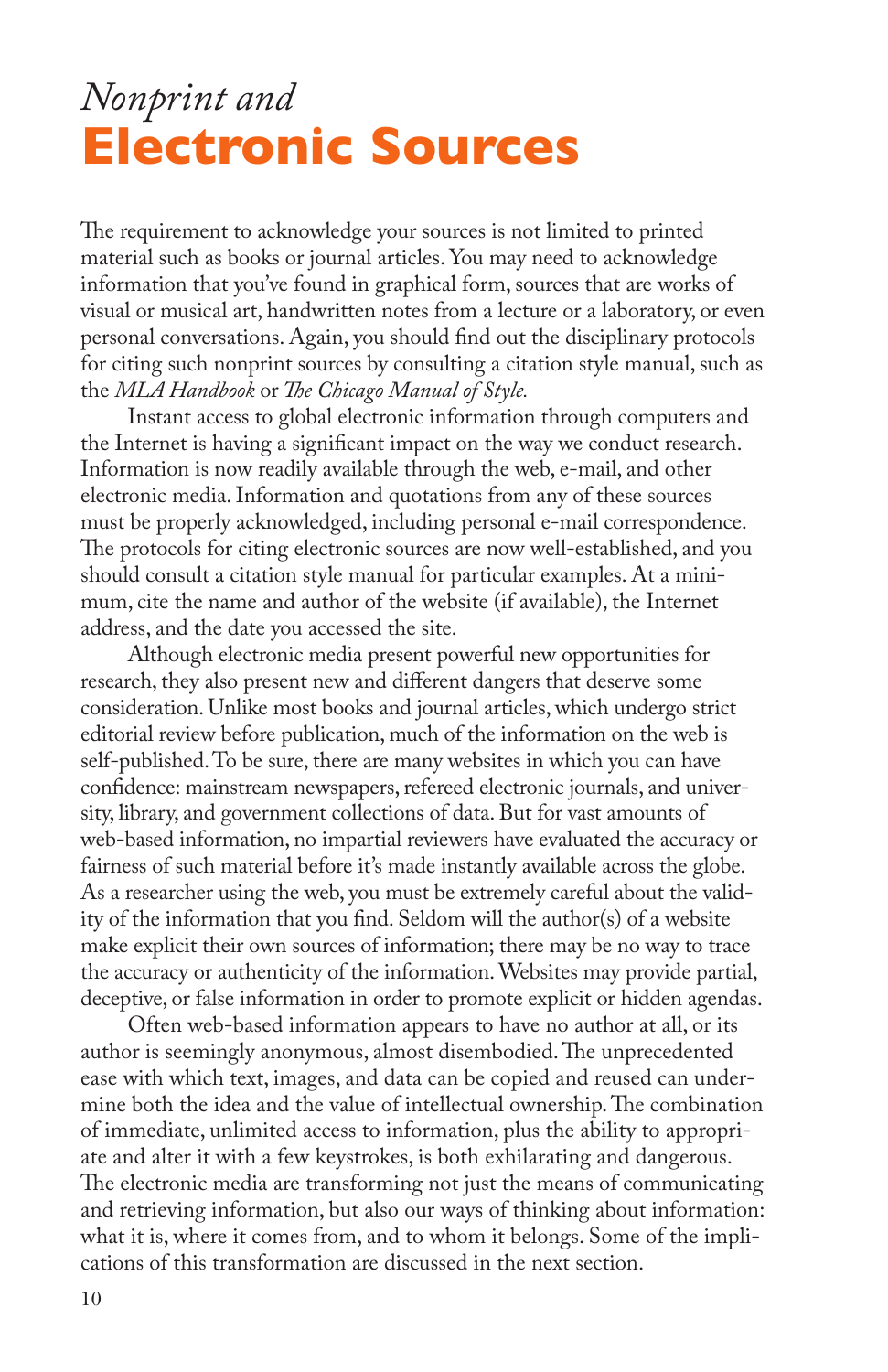# *Not-So-Common*  **Knowledge**

You may have heard that it's not necessary to cite a source if the information it provides is "common knowledge." In theory, this guideline is valid. (See principle #4 in "When to Cite Sources.") In high school, the guideline is often further simplified: if you can find the information in *The World Book Encyclopedia,* then it's "common knowledge."

However, when you're doing sophisticated original work at the college level, perhaps grappling with theories and concepts at the cutting edge of human knowledge, things are seldom so simple. This guideline can often lead to misunderstanding and cases of potential plagiarism. The concept of "common knowledge" can never be an objective criterion for the obvious reason that what is commonly known will vary radically in different places and times. Human understanding is constantly changing, as the tools by which we can observe and comprehend the universe develop and as the beliefs that shape that understanding evolve. In medieval times, for example, it was an incontrovertible fact that the Earth was at the center of the universe. What a Chinese acupuncturist knows about human anatomy and health is remarkably different from what an American-trained surgeon knows. And what Princeton concentrators in molecular biology know today about the human genome would bewilder and astound Princeton biology students of only two generations ago. To complicate matters, each discipline has its own evolving definitions, and its own tests, for what constitutes a "fact." And even within disciplines, experts sometimes disagree.

The bottom line is that you may be unable to make informed decisions concerning what is and is not "common knowledge." That will be less true as you get to know a topic in depth, as you will for your senior thesis. But, especially in fields with which you're less familiar, you must exercise caution. The belief that an idea or fact may be "common knowledge" is no reason not to cite your source. It's certainly not a defense against the charge of plagiarism, although many students offer that excuse during the disciplinary process. Keeping in mind that your professor is the primary audience for your work, you should ask your professor for guidance if you're uncertain. If you don't have that opportunity, fall back on the fundamental rule: when in doubt, cite. It's too risky to make assumptions about what's expected or permissible.

The new era of electronic media and the Internet has made this issue even more complex and uncertain. The depersonalized nature of electronic information can devalue the sense of intellectual ownership: the information seems to belong to nobody and to everybody. The protocols for borrowing, reusing, and modifying information on the web are less well-defined than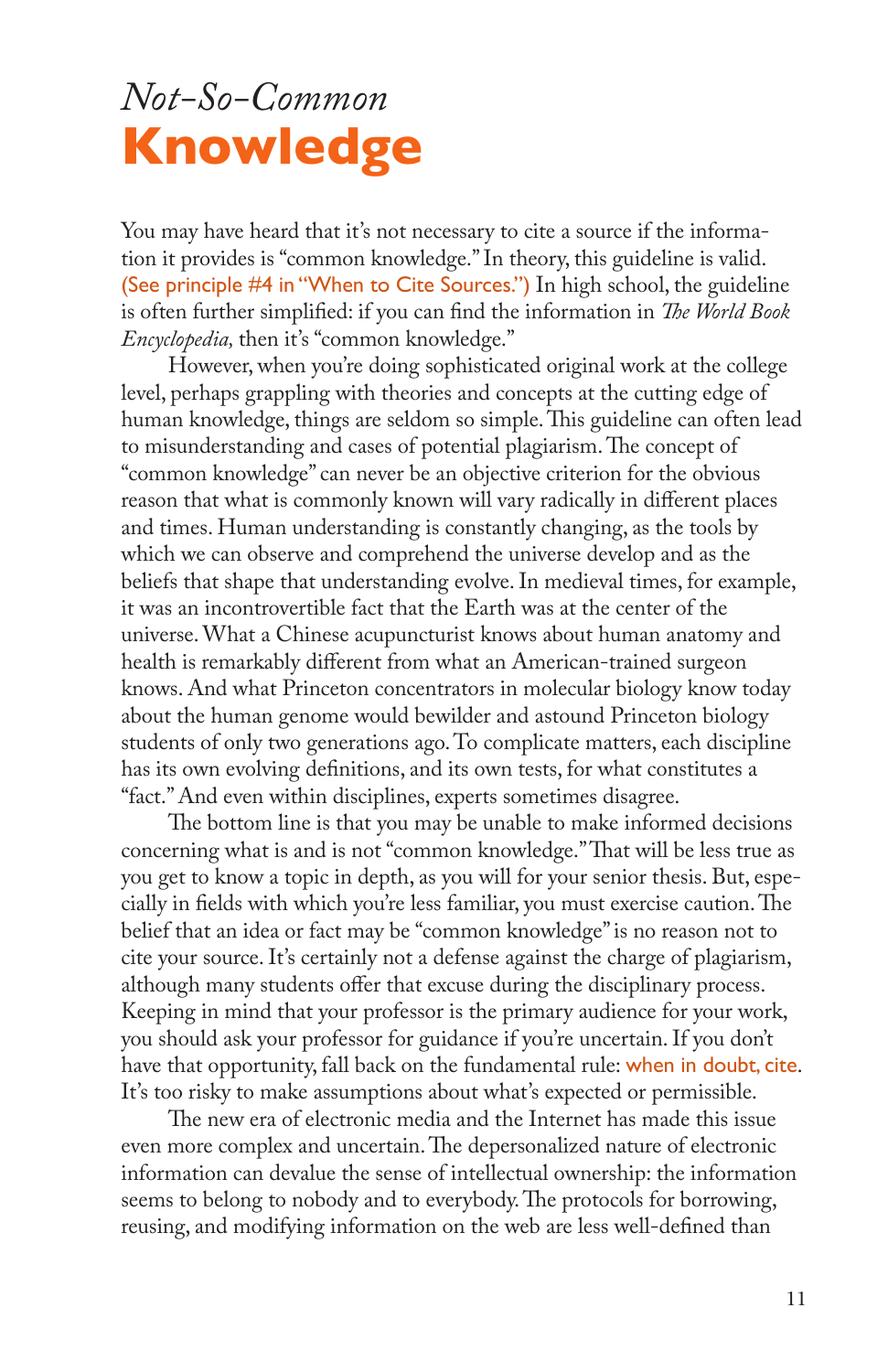they are in more traditional scholarly research and far less diligently observed. Indeed, much of the ethic of the Internet, which emerged from the computer culture of collaborative work and shareware, is in tension with the values and practices of traditional scholarship, especially in the humanities and social sciences. With the web's countless sites offering text and images for the taking, and with commercial sites offering free educational versions of their software, the lines between public and private ownership of intellectual property have become blurry. Many of us have been tempted to download and save a particularly appealing image from the web, never quite knowing whether or not the image is copyright-protected.

Because you can't readily trace the sources for the information found on the web, you may feel less obligated to acknowledge electronic sources. However, at Princeton, you are expected to observe the regulations for academic citation of all sources, print or electronic. The same rules apply to copying verbatim text or images, paraphrasing, and summarizing material from the web. And given that information and data available on the web may not receive the same stringent review as more traditional scholarly sources, you must be extra careful about evaluating and acknowledging your web sources for such information.

Finally, all of us are aware of websites that offer academic papers for sale or that offer to do the research and writing for you. For Princeton students, such services are far less tempting because the academic quality of such papers tends to fall short of any acceptable Princeton standard. Nevertheless, you should know that any use of such services by a student is considered not just plagiarism but academic fraud, and is subject to the most severe penalties.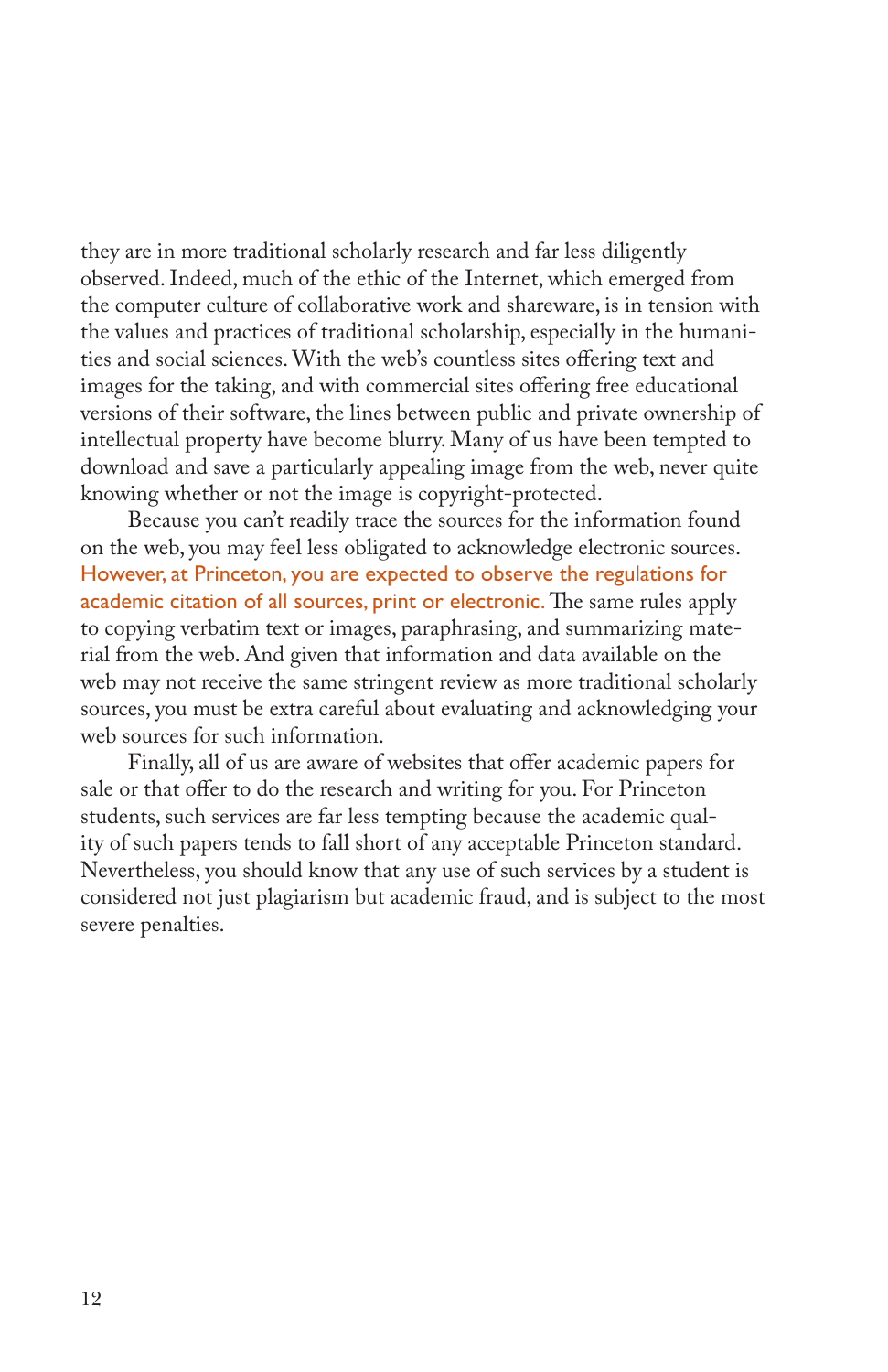# *Examples of*  **Plagiarism**

The examples below demonstrate a few varieties of plagiarism, from verbatim copying to thorough paraphrasing. The comments that follow the examples offer guidance about how a source may be used and when a source must be cited. (Some of these examples can also be found in *Rights, Rules, Responsibilities.*)

## **Written text examples**

## **Text example 1**

### **Verbatim plagiarism, or unacknowledged direct quotation (lifted passages are underlined)**

Almost all of Shakespeare's *Hamlet* can be understood as a play about acting and the theater. For example, there is **Hamlet's pretense of mad**ness, the "antic disposition" that he puts on to protect himself and prevent his antagonists from plucking out the heart of his mystery. When Hamlet enters his mother's room, he holds up, side by side, the pictures of the two kings, Old Hamlet and Claudius, and proceeds to describe for her the true nature of the choice she has made, presenting truth by means of a show. Similarly, when he leaps into the open grave at Ophelia's funeral, ranting in high heroic terms, he is acting out for Laertes, and perhaps for himself as well, the folly of excessive, melodramatic expressions of grief.

### **Original source (text)**

Alvin Kernan, *The Playwright as Magician*. New Haven: Yale University Press, 1979. pp. 102–103.

From time to time this submerged or latent theater in Hamlet becomes almost overt. It is close to the surface in Hamlet's pretense of madness, the "antic disposition" he puts on to protect himself and prevent his antagonists from plucking out the heart of his mystery. It is even closer to the surface when Hamlet enters his mother's room and holds up, side by side, the pictures of the two kings, Old Hamlet and Claudius, and proceeds to describe for her the true nature of the choice she has made, presenting truth by means of a show. Similarly, when he leaps into the open grave at Ophelia's funeral, ranting in high heroic terms, he is acting out for Laertes, and perhaps for himself as well, the folly of excessive, melodramatic expressions of grief.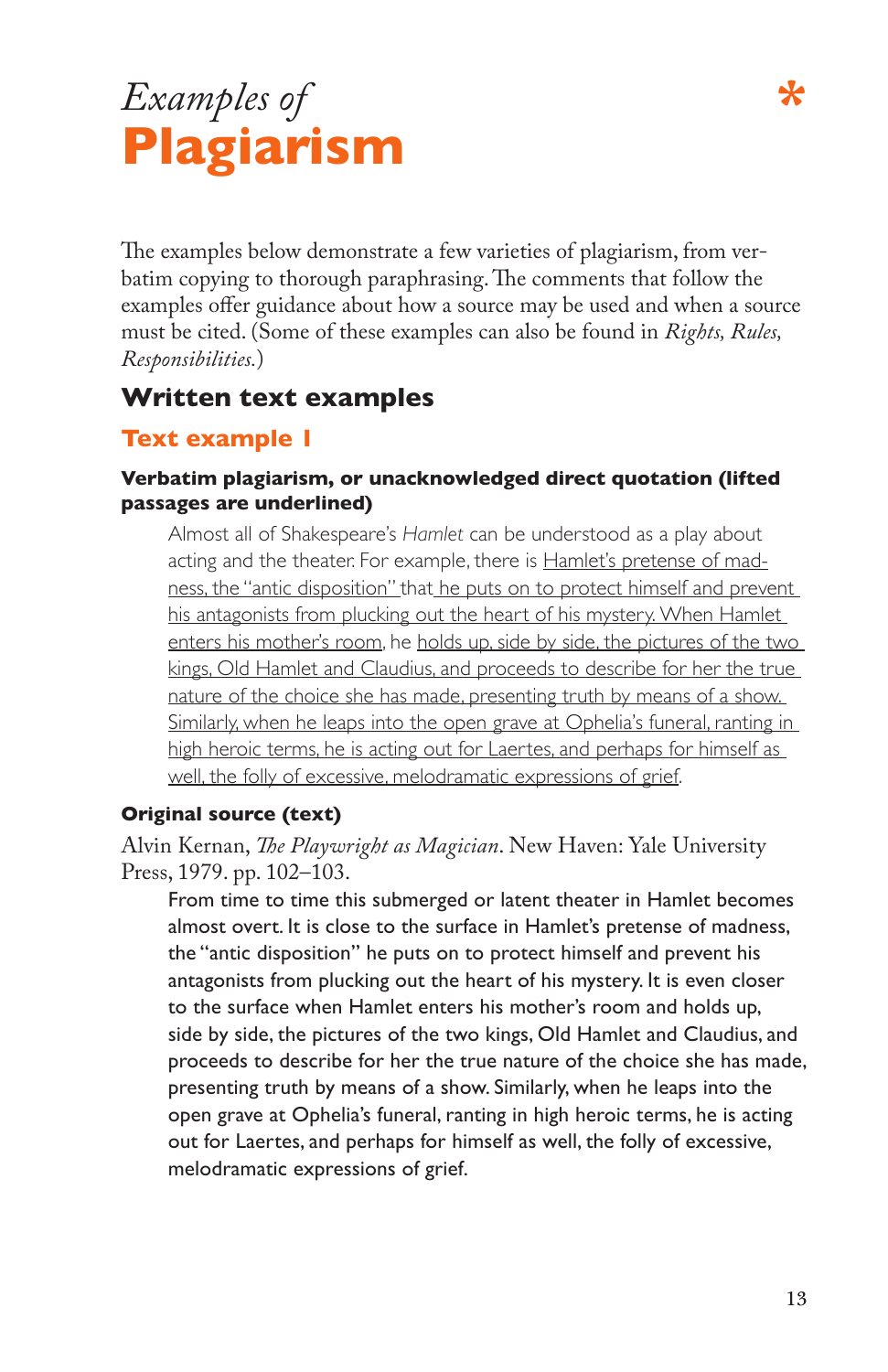#### **Comment for example I**

Aside from an opening sentence loosely adapted from the original and reworded more simply, this entire passage is taken almost word-for-word from the source. The few small alterations of the source do not relieve the writer of the responsibility to attribute these words to their original author, Alvin Kernan. A passage from a source may be worth quoting at length if it makes a point precisely or elegantly. In such cases, copy the passage exactly, place it in quotation marks, and cite the author.

### **Text example 2**

#### **Lifting selected passages and phrases without proper acknowledgment (lifted passages are underlined)**

Almost all of Shakespeare's *Hamlet* can be understood as a play about acting and the theater. For example, in Act 1, Hamlet adopts a pretense of madness that he uses to protect himself and prevent his antagonists from discovering his mission to revenge his father's murder. He also presents truth by means of a show when he compares the portraits of Gertrude's two husbands in order to describe for her the true nature of the choice she has made. And when he leaps in Ophelia's open grave ranting in high heroic terms. Hamlet is acting out the folly of excessive, melodramatic expressions of grief.

#### **Original source (text)**

From time to time this submerged or latent theater in *Hamlet* becomes almost overt. It is close to the surface in Hamlet's pretense of madness, the "antic disposition" he puts on to protect himself and prevent his antagonists from plucking out the heart of his mystery. It is even closer to the surface when Hamlet enters his mother's room and holds up, side by side, the pictures of the two kings, Old Hamlet and Claudius, and proceeds to describe for her the true nature of the choice she has made, presenting truth by means of a show. Similarly, when he leaps into the open grave at Ophelia's funeral, ranting in high heroic terms, he is acting out for Laertes, and perhaps for himself as well, the folly of excessive, melodramatic expressions of grief.

#### **Comment for example 2**

This passage, in content and structure, is taken wholesale from the source. Although the writer has rewritten much of the paragraph, and fewer phrases are lifted verbatim from the source, this is a clear example of plagiarism. Inserting even short phrases from the source into a new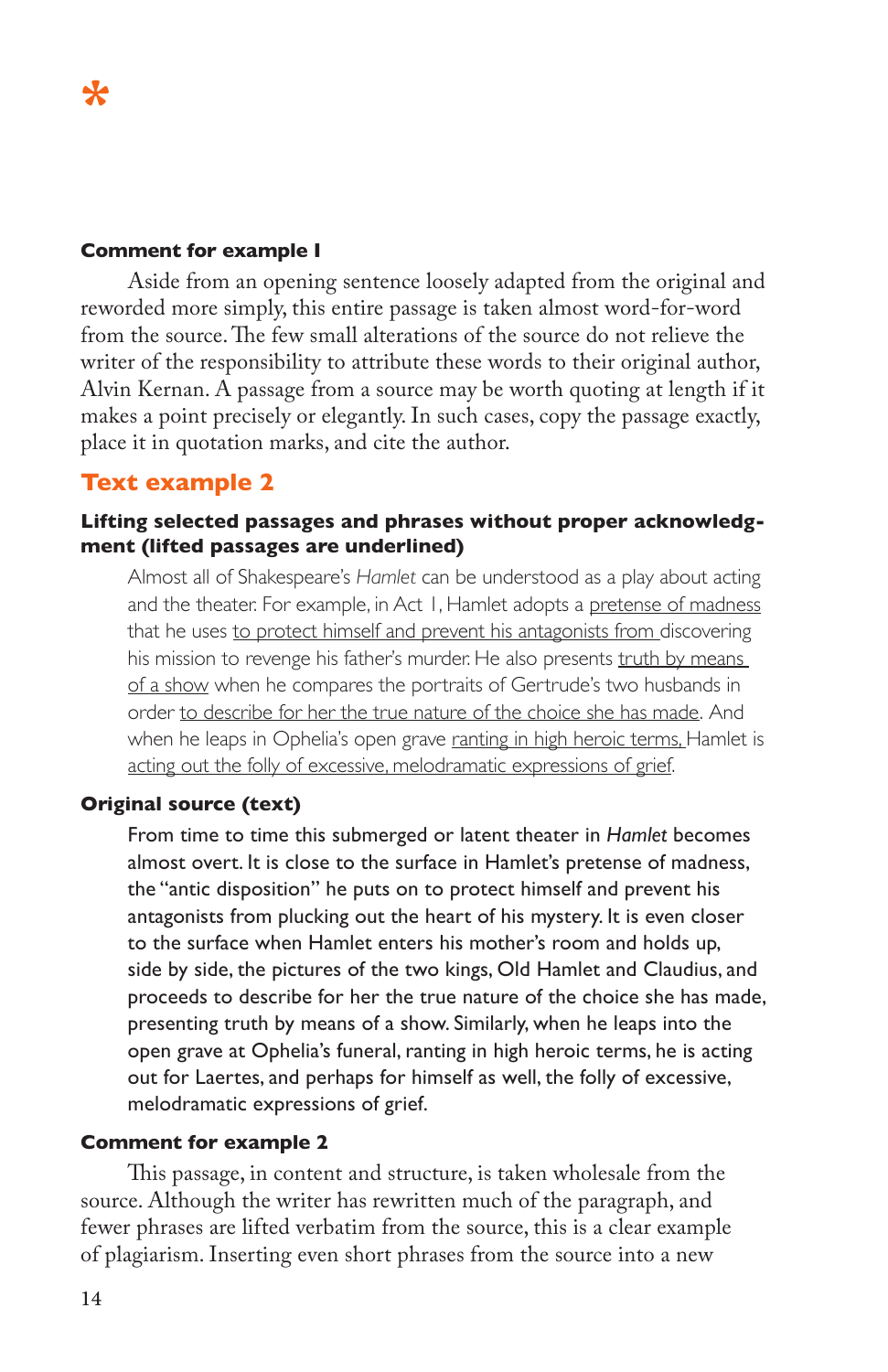sentence still requires placing quotations around the borrowed words and citing the author. If even one phrase is good enough to borrow, it must be properly set off by quotation marks. In the case above, if the writer had rewritten the entire paragraph and used only Alvin Kernan's phrase "high heroic terms" without properly quoting and acknowledging its source, the writer would have plagiarized.

### **Text example 3**

### **Paraphrasing the text while maintaining the basic paragraph and sentence structure**

Almost all of Shakespeare's *Hamlet* can be understood as a play about acting and the theater. For example, in Act 1, Hamlet pretends to be insane in order to make sure his enemies do not discover his mission to revenge his father's murder. The theme is even more obvious when Hamlet compares the pictures of his mother's two husbands to show her what a bad choice she has made, using their images to reveal the truth. Also, when he jumps into Ophelia's grave, hurling his challenge to Laertes, Hamlet demonstrates the foolishness of exaggerated expressions of emotion.

#### **Original source (text)**

From time to time this submerged or latent theater in Hamlet becomes almost overt. It is close to the surface in Hamlet's pretense of madness, the "antic disposition" he puts on to protect himself and prevent his antagonists from plucking out the heart of his mystery. It is even closer to the surface when Hamlet enters his mother's room and holds up, side by side, the pictures of the two kings, Old Hamlet and Claudius, and proceeds to describe for her the true nature of the choice she has made, presenting truth by means of a show. Similarly, when he leaps into the open grave at Ophelia's funeral, ranting in high heroic terms, he is acting out for Laertes, and perhaps for himself as well, the folly of excessive, melodramatic expressions of grief.

### **Comment for example 3**

Almost nothing of Kernan's original language remains in this rewritten paragraph. However, the key idea, the choice and order of the examples, and even the basic structure of the original sentences are all taken from the source. This is another clear example of plagiarism. When paraphrasing, it's absolutely necessary (1) to use your own words and structure, and (2) to place a citation at the end of the paraphrase to acknowledge that the content is not original.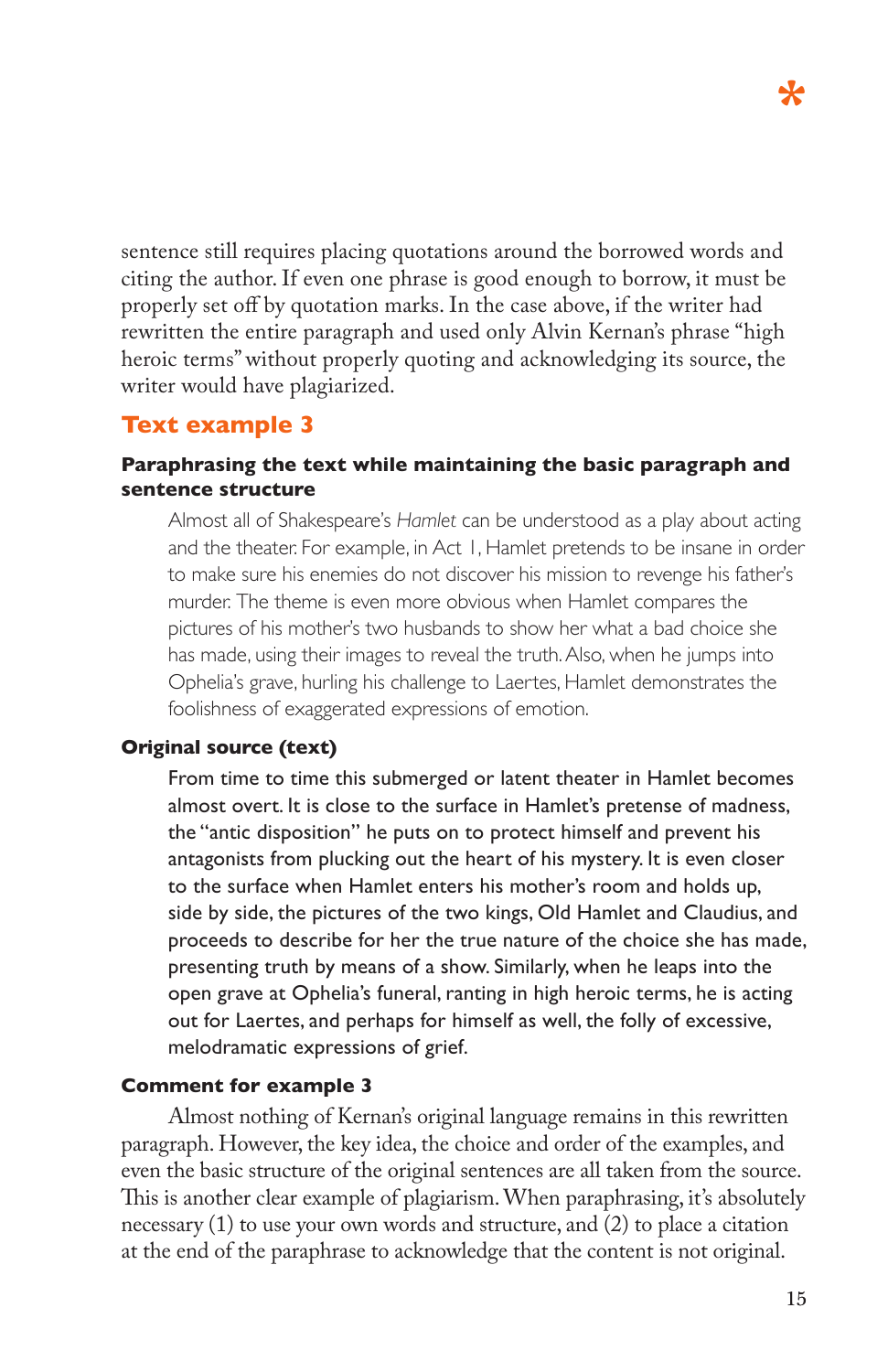

### **Computer program examples**

### **Computer program example 1**

#### **Verbatim plagiarism**

```
private static int partition(Comparable[] a, int lo, int hi) { 
    int i = lo;int j = h i+1; Comparable v = a[lo];
     while (true) {
        while (\text{less}(a[++i], v)) {
             if (i == hi) break;
 }
        while (\text{less}(v, a[--1])) {
            if (j == 10) break;
 }
        if (i \geq j) break;
        exch(a, i, j); }
    exch(a, lo, j); return j;
}
```
#### **Original source (computer program)**

The following Java code appears on p. 291 of *Algorithms, Fourth Edition* by Robert Sedgewick and Kevin Wayne, Addison−Wesley Professional, 2011.

```
private static int partition(Comparable[] a, int lo, int hi)
{ 
   int i = 10, j = h i + 1;
   Comparable v = a[lo];
    while (true)
    {
      while (\text{less}(a[++i], v)) if (i == hi) break;
      while (less(v, a[--j])) if (j == lo) break;
      if (i \ge j) break;
      exch(a, i, j); }
   exch(a, lo, j); return j;
}
```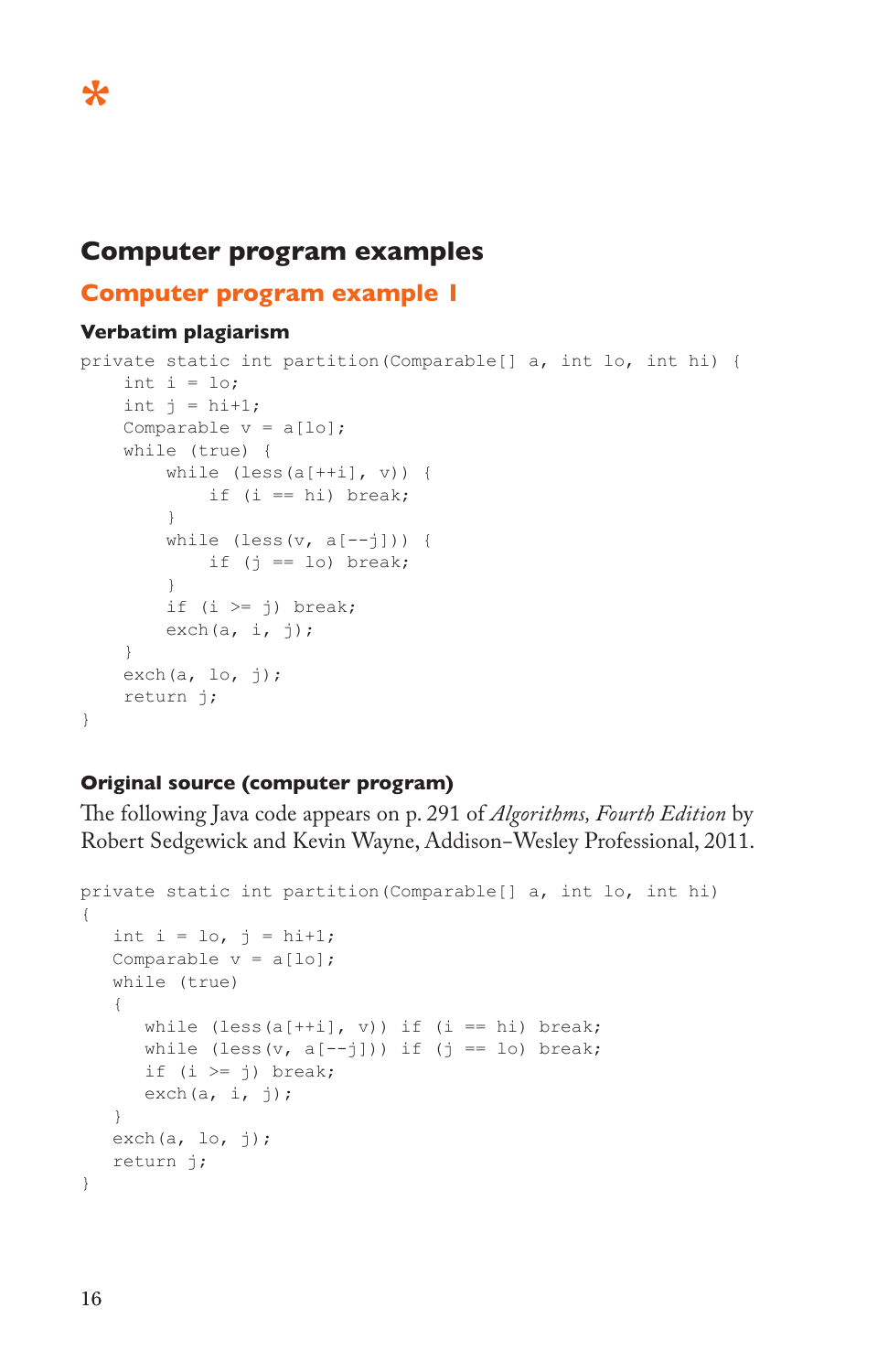#### **Comment for example 1**

This example is plagiarism because the student has reproduced the source code almost exactly.

#### **Computer program example 2**

#### **Plagiarized code structure with inconsequential changes**

```
private static int partition(int[] bob, int left, int right) { 
    int x = \text{left};
    int y = right+1;for (i; j) {
         while (less(bob[left], bob[--y]))
            if (y == left) break;
         while (less(bob[++x], bob[left]))
            if (x == right) break;
        if (x \ge y) break;
         swap(bob, y, x);
     }
     swap(bob, y, left);
     return y;
}
```
#### **Original source (computer program)**

```
private static int partition(Comparable[] a, int lo, int hi)
{ 
   int i = lo, j = hil+1;Comparable v = a[lo];
    while (true)
    {
      while (\text{less}(a[++i], v)) if (i == hi) break;
      while (less(v, a[--j])) if (j == lo) break;
      if (i \ge j) break;
      exch(a, i, j); }
   exch(a, lo, j); return j;
}
```
#### **Comment for example 2**

This example is plagiarism because the student has borrowed the structure of the source code exactly, while changing only inconsequential details (e.g., variable names, order of statements/arguments, equivalent constructs/expressions) that do not affect the meaning of the program. To the untrained eye, the student's work looks different from the source, but it

**\***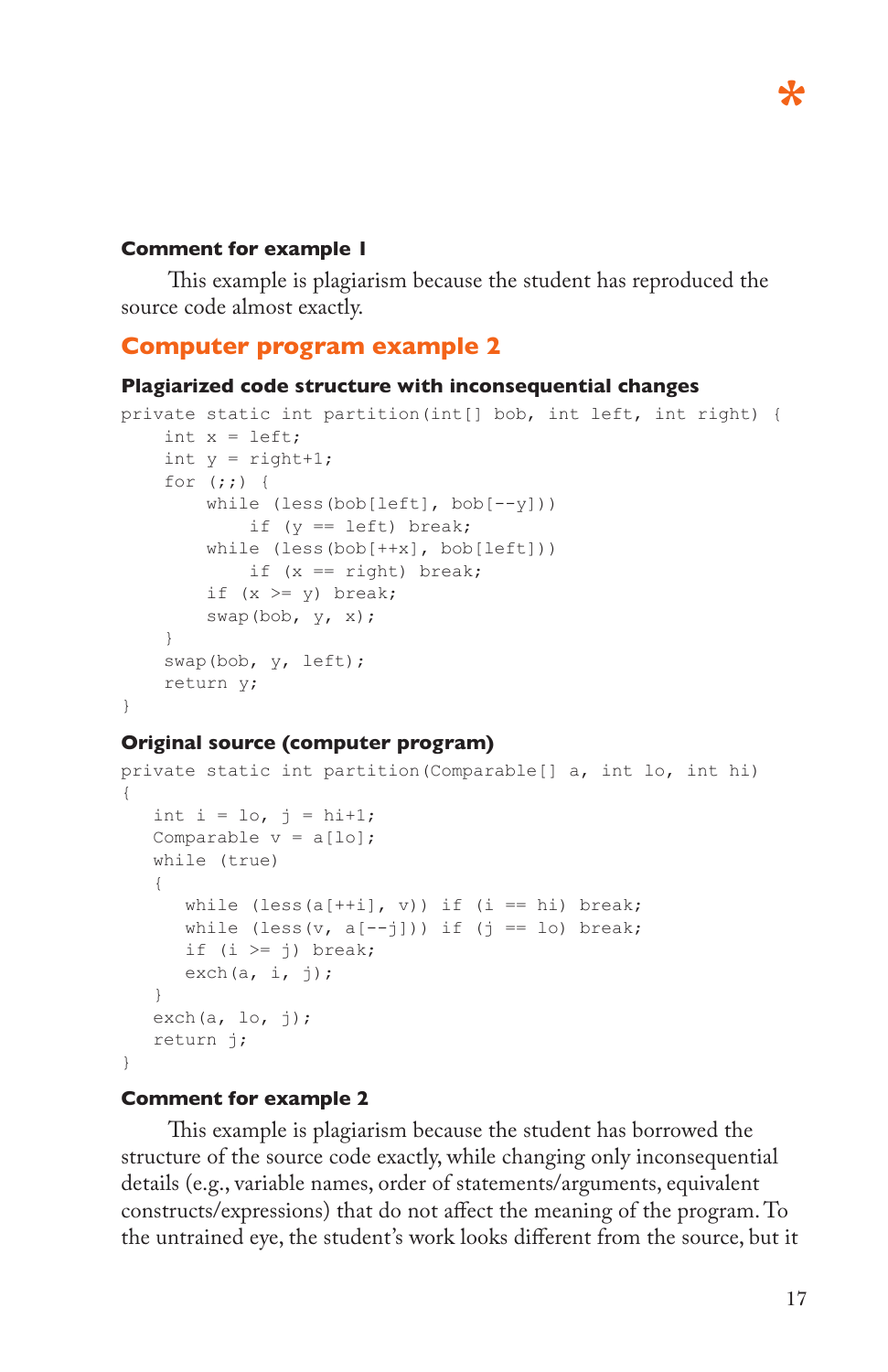has exactly the same meaning. The student's actions can thus be compared to copying a block of text from a reference book or Internet source, rearranging some sentences, and changing some wording. The student has still used an outside source without proper acknowledgment and has violated University standards.

### **A note on plagiarism in computer programs**

The organization of courses involving computer programming varies throughout the University. In some courses, you will be expected to write your own code; collaboration with others is prohibited, as is consultation of code written by others. In other courses, you will work with other students in pairs or in larger groups. In those cases where individual programs are submitted based on work involving collaboration, you must acknowledge the extent of the collaboration when the program is submitted. Expectations for citing the use of code in completing a computer programming assignment may vary from course to course, so it is particularly important for you to check with the faculty member in charge of the course on citation policies when completing programming assignments.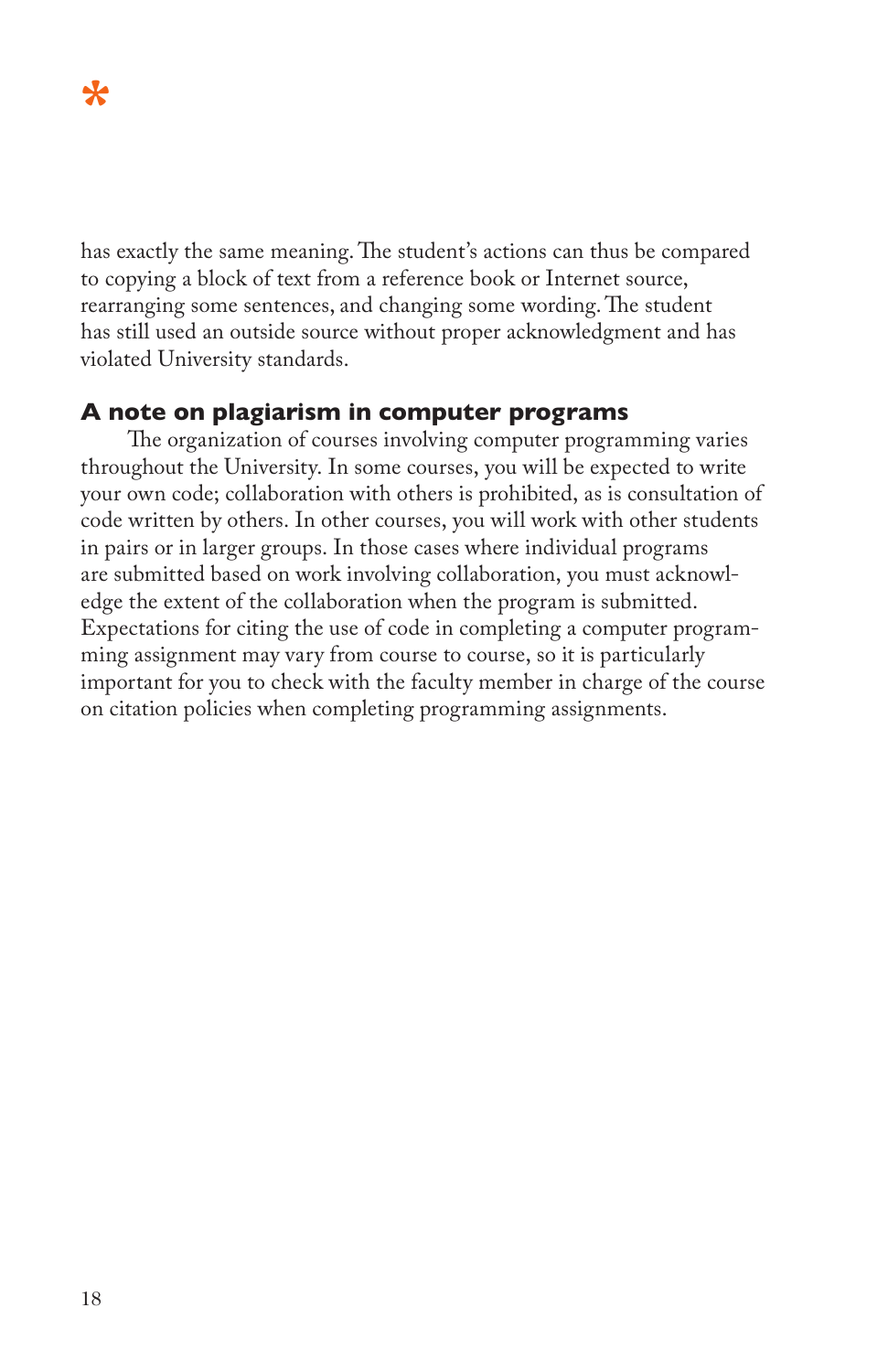# *Misrepresenting*  **Original Work**

Failing to acknowledge one's sources isn't the only form of academic dishonesty. Citing a source when the material wasn't obtained from that source also constitutes a violation of University regulations. Students commit false citation when they cite sources they didn't directly consult. False citation is defined by *Rights, Rules, Responsibilities* as: "The attribution to, or citation of, a source from which the material in question was not, in fact, obtained." (2.4.7) Fabricating or falsifying data of any kind is also a serious academic violation. *Rights, Rules, Responsibilities* defines false data as: "The submission of data or information that has been deliberately altered or contrived by the student or with the student's knowledge, including the submission for re-grading of any academic work under the jurisdiction of the Faculty-Student Committee on Discipline." (2.4.7) If, for example, you discover that the data you collected in a chemistry lab are somehow contaminated, useless, or wrong, you must contact the instructor for guidance. Perhaps you'll receive permission to write your report based on data collected by another student; perhaps you'll be asked to figure out what went wrong with your own lab work. But in no case should you fabricate data. Both false citation and false data are subject to the same penalties as plagiarism.

Without proper permission, submitting the identical or similar work in more than one course is also a violation of University regulations. Unauthorized multiple submission of academic work is defined by *Rights, Rules, Responsibilities* as: "The failure to obtain prior written permission of the relevant instructors to submit any work that has been submitted in identical or similar form in fulfillment of any other academic requirement at any institution" (2.4.7), and is subject to the same penalties as plagiarism. Under certain conditions, a student may receive permission to rewrite earlier work submitted in another course, or to satisfy two requirements by producing a single piece of work (typically more extensive than the work that would have satisfied only one of the assignments). In such cases, the student must secure prior permission, in writing, from each professor if the work is being submitted in two courses during the same semester. If a student is revising or using all or part of an earlier piece of work, the student must receive prior permission, in writing, from the professor and must submit the original assignment along with the new work. In order to avoid any possible misunderstanding, discuss your plans with your professor and get prior permission in writing.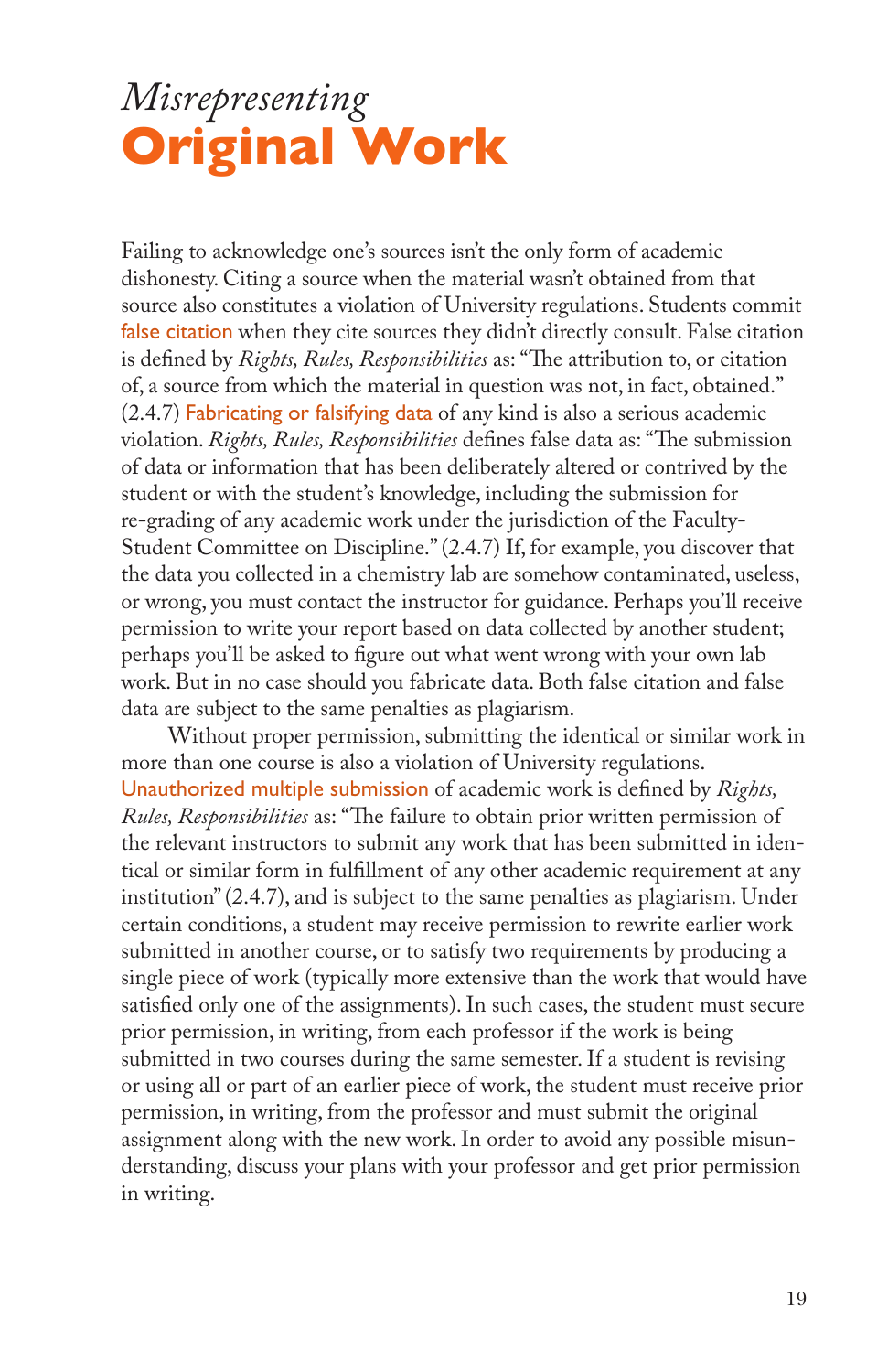In addition, attempting to gain an unfair advantage is also considered a serious academic integrity violation. *Rights, Rules, Responsibilities* prohibits "The deliberate misrepresentation—explicit or implicit—of information regarding the preparation, presentation, or submission of work in fulfillment of an academic requirement, where such misrepresentation is made to an instructor in an attempt to gain an unfair advantage." (2.4.7) Remember that in all of your official interactions with University personnel, particularly in the academic realm, you are obliged to be honest, and that dishonesty will be met with disciplinary sanctions.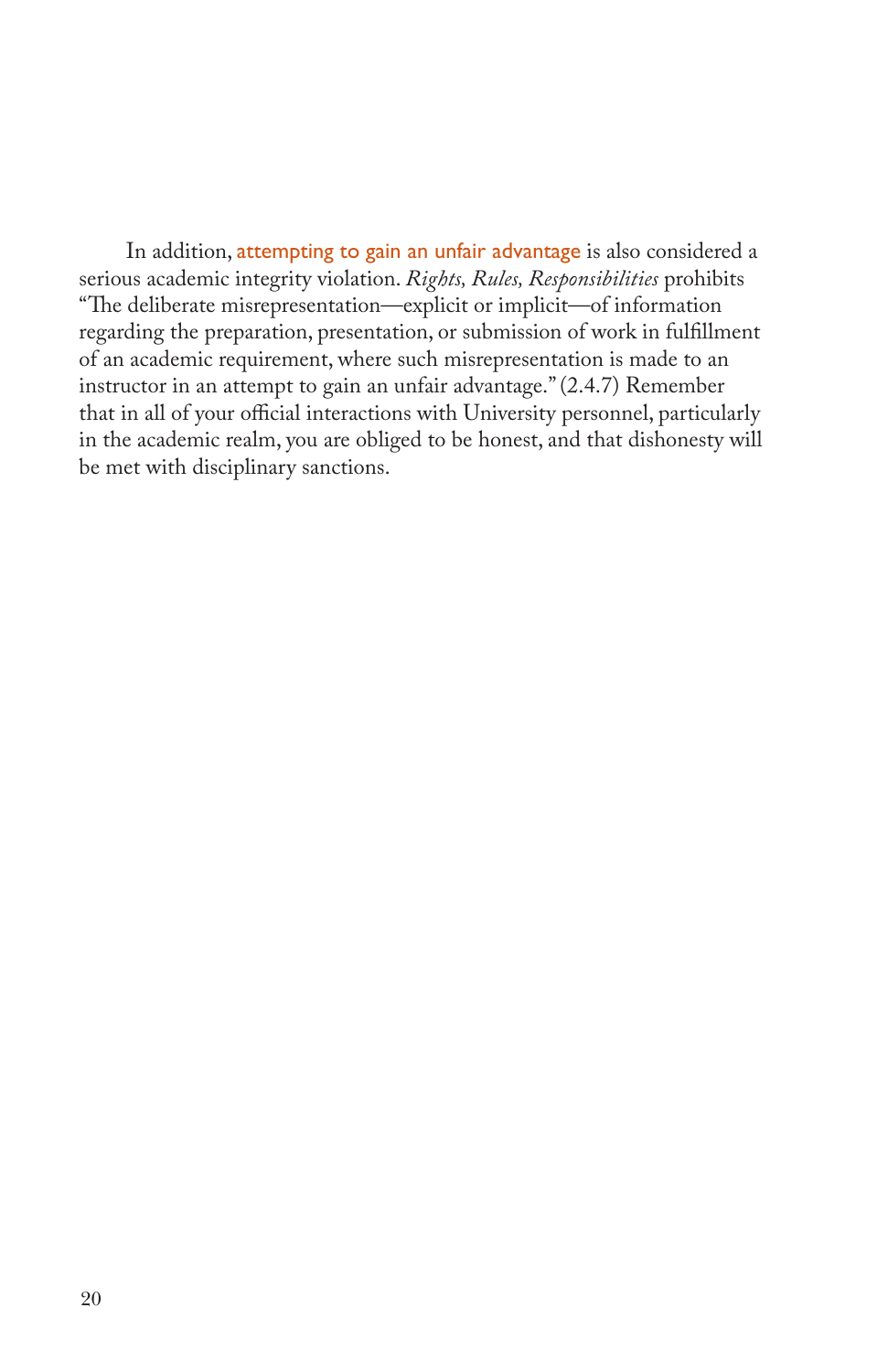# *The Question of*  **Collaboration**

In many courses, particularly in the sciences or engineering where you may work with a laboratory team or on a group project, some of the work may be done in collaboration with fellow students. In such courses, a portion of your grade may be based on joint efforts with other students, and a portion may be based on independent work on papers and examinations.

To avoid confusion and possible violations of academic regulations, you must clearly understand what work must be done independently and what work may be done collaboratively. The standard for permissible collaboration varies from course to course. Some professors permit students to do problem sets together and even to turn in an assignment together; other professors allow students to discuss the problems but require them to write up their own answers; still others prohibit any collaboration at all on homework. In many computer science courses, such as COS 126, students are encouraged to think through programming strategies together but are prohibited from sharing actual code with each other. The penalty for copying weekly problem set solutions or programming assignments is just as severe as it is for plagiarism on a major term paper.

In the ideal case, your professor will make explicit on the syllabus the expectations for your academic work. If the course policy is clear, follow it scrupulously. If the expectations and rules are unstated or unclear, ask your professor. If a deadline is imminent and you're not sure of the course policy, do your work independently. Never assume that you have permission to do a problem set or lab report collaboratively. Given the variability from professor to professor, it's also very dangerous to rely on the "rules" from another course, even within the same department. Too many times, students have turned in identical or similar problem sets, lab reports, or papers, only to discover that they were operating under a false set of assumptions. The wise thing to do is to ask.

It's also a good idea to ask your professor to establish guidelines for informal modes of electronic communication in the course. For example, the course may have an e-mail discussion group to which students are expected to contribute. How relaxed, if at all, are the rules for citation in these lessthan-formal communications between classmates and instructors?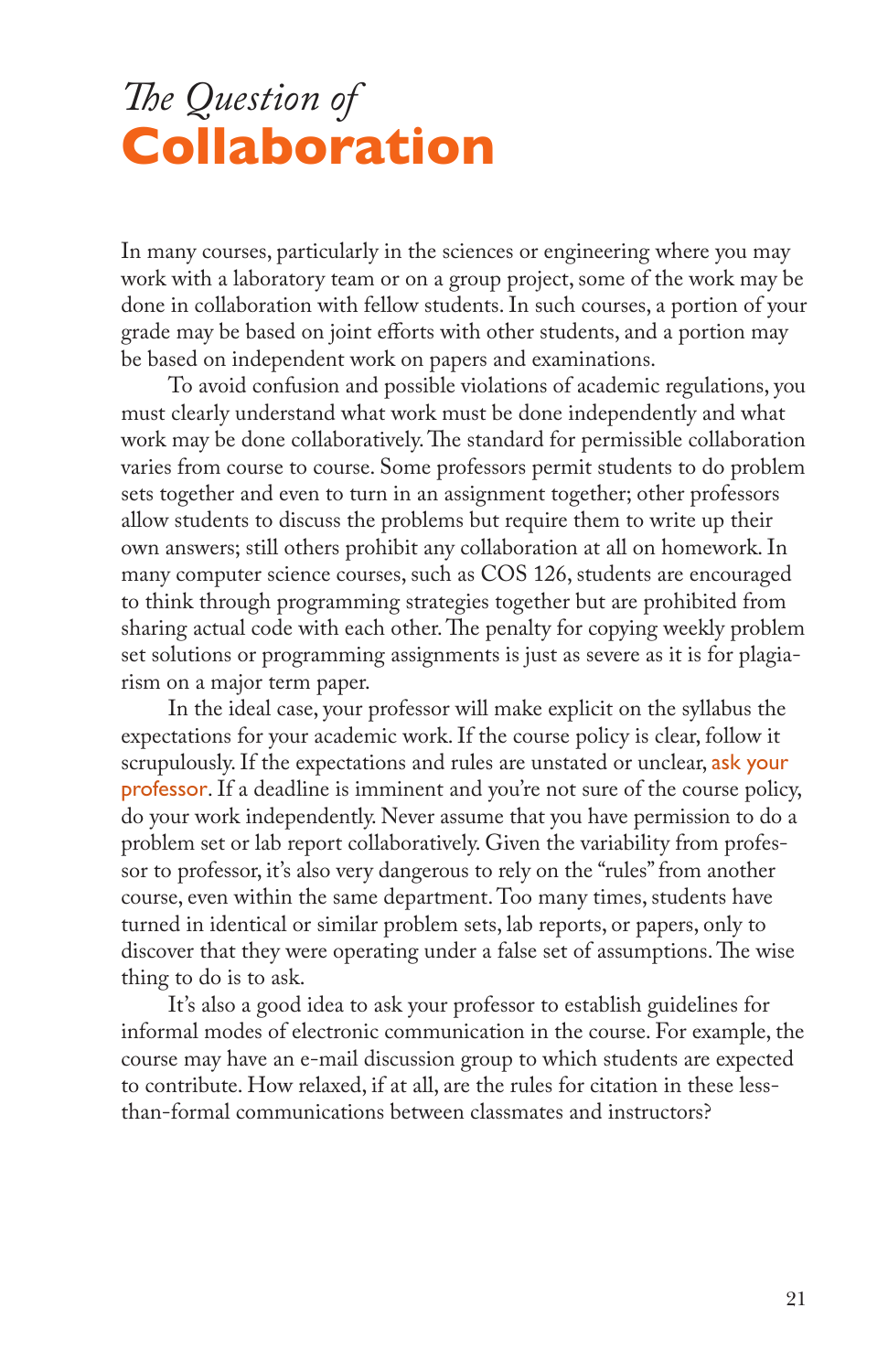## *Other Forms of*  **Assistance**

Discussing paper topics. Giving a roommate feedback on a draft. Comparing lab data. Working on a problem set side-by-side with a classmate. These are among other forms of mutual assistance that students often give one another. Most fall into a "gray area" that requires you to use your own good judgment.

As always, you should exercise caution to ensure that the assistance you give or receive is within acceptable limits. Brainstorming ideas with someone else before writing is fine, and acting upon general suggestions for revision could also be fine. But writing, rewriting, or copy-editing another person's paper is not fine, nor is telling someone exactly how to revise. This level of involvement constitutes an infraction of Princeton's academic regulations.

Remember, your goal is to maintain the integrity of your own work and that of others. Be sure to ask your instructor before comparing and analyzing your laboratory data with classmates. And just to be on the safe side, solve your problem sets privately.

If you do receive assistance from others—classmates, friends, or family members—acknowledge it in writing. In a long work, such as a senior thesis, your acknowledgments might take up an entire section, which would appear after the table of contents and before the first chapter. In shorter works, your acknowledgments would appear in a footnote or after your references. Some faculty may ask that you acknowledge informal collaborations on problem sets or other assignments by noting on the first or last page, "I worked with [student name] on this problem set."

One final caution: be careful about allowing others unauthorized access to your work. Don't leave the library for a coffee break with your newly written history paper on the screen of your laptop; don't let the hardcopy of your sociology take-home sit in the computer cluster printer for hours, or leave extra copies or earlier drafts around in public places. There's no need to be unreasonably suspicious. Just use common sense to safeguard your work.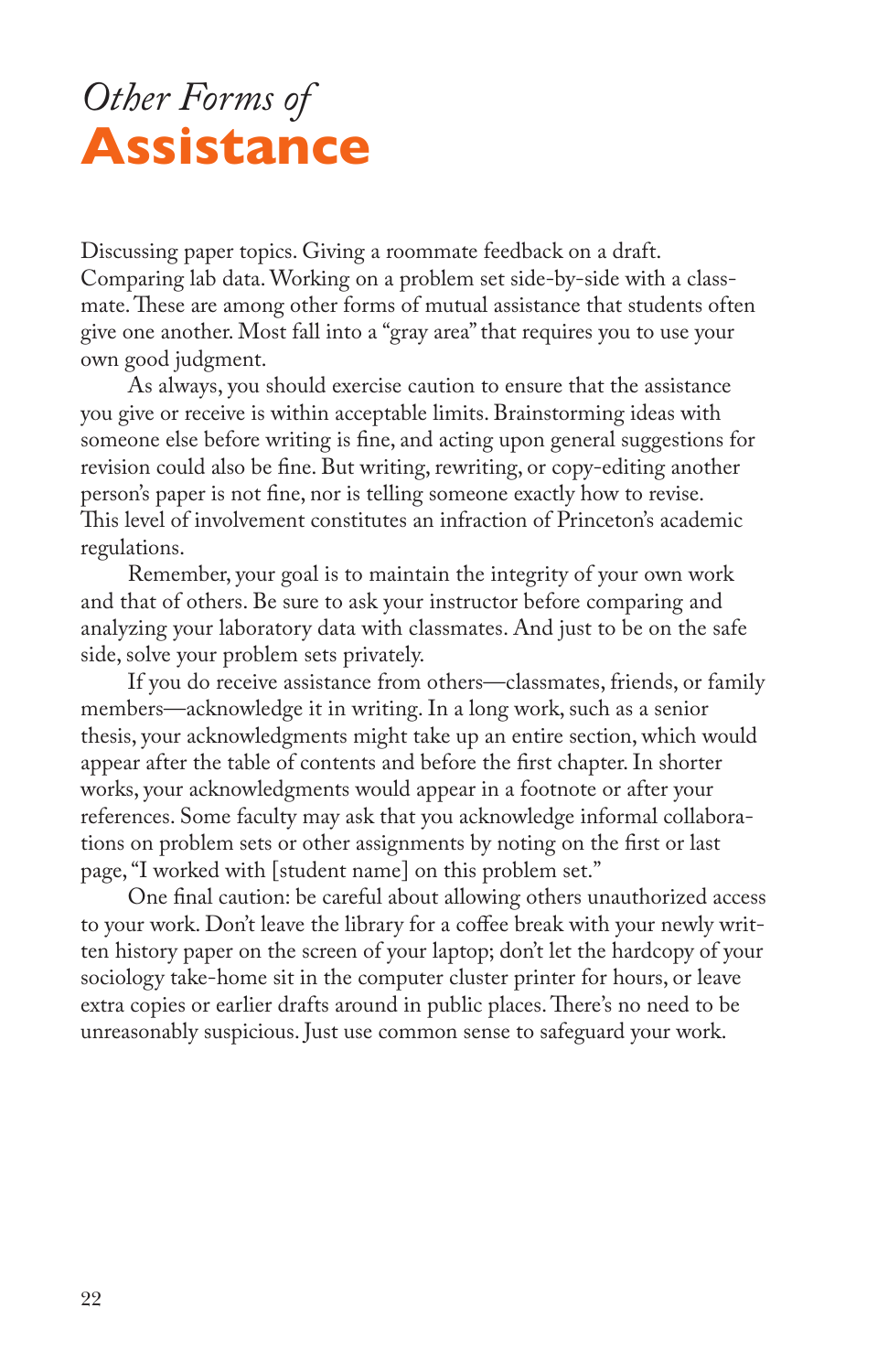# *Working Habits*  **That Work**

- **1. Take complete and careful notes.** Whatever note-taking system you use, make sure to distinguish carefully between any words and ideas from your source and your own words and ideas. When copying passages verbatim from a source, make sure to use quotation marks and to be precise about recording the page number(s) of the source. You'll save yourself time and aggravation if you take complete and accurate notes the first time around. Students often get into trouble because their notes are incomplete or confused, and they run out of time to go back to check their sources.
- **2. Keep all of your notes** until after you have had your graded papers returned to you. If any question is raised about your work, it's to your advantage to be able to produce your notes and preliminary drafts of your papers.
- **3. Be scrupulous in drafting and checking your papers** to make sure all words borrowed from your sources are placed in quotation marks or indented and that all ideas and necessary information that require citation are followed by a footnote or parenthetical citation.
- **4. If you do all of your work on a computer—from note-taking to drafts to final version—be especially careful.** The ease with which text can be copied and pasted, moved around, and edited on a computer can make the work of writing a paper quicker and more efficient, but it can also lead to serious errors. A good practice is to keep your note files distinct from the file in which you're writing your paper. In your note file, clearly label any quotations, and create your citations as you go—for both quotations and other kinds of references to source material. Too often quotation marks and citations can get lost or confused in the drafting and revision process; don't rely on your memory or on incomplete notes in the final stages of writing. Instead of cutting and pasting from your note files to your paper file, use the "copy and paste" function so that your original note files remain intact. If you move a phrase, a sentence, or a paragraph from your notes into your paper, be certain to move any quotation marks and the citation.

Keep track of the file names of the various drafts of your papers so that you don't confuse them in the final rush to print and submit your work. Sloppy work habits and the pressure of deadlines are not valid defenses if you're charged with plagiarism or another violation. It's also a good idea to print out a hard copy of your work periodically and to back up your files in order to avoid a crisis if your computer fails. Develop a sensible plan to keep track of your work on the computer and stick to it.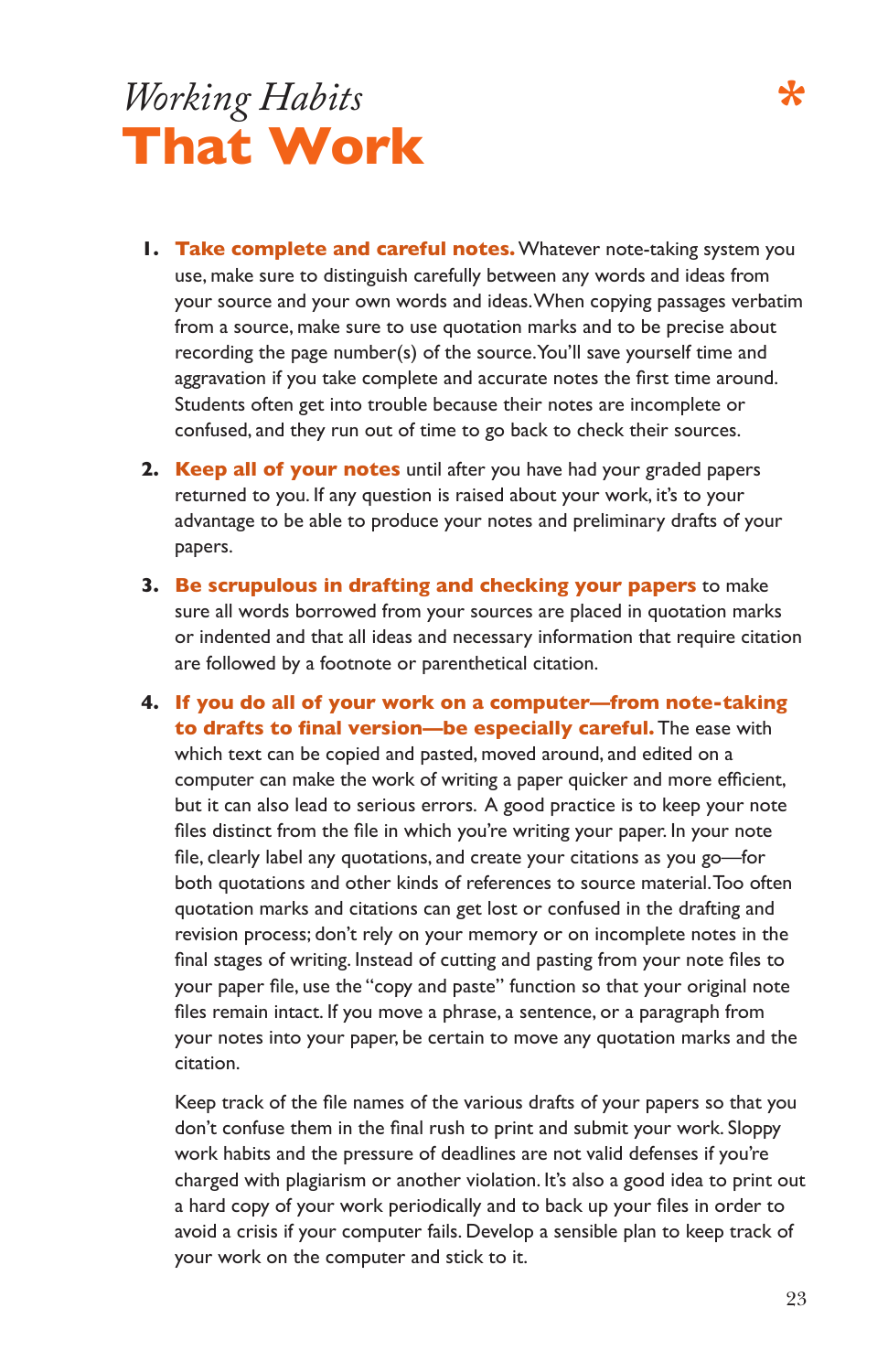- **5. Understand the difference between primary and secondary sources, and know that you must cite quotations, ideas, and information from both.** Most high school students learn how to quote from a primary source. For example, if you're writing a paper about *The Great Gatsby* or the United States Constitution, you know to put any quotation from that primary source in quotation marks. Too often, however, high school students are not trained to use secondary sources, such as an essay of literary criticism on Fitzgerald's novel or a scholarly book on the Constitution. Students in disciplinary hearings sometimes claim that they didn't know that ideas or words from secondary sources require citation, or that they thought such material was common knowledge. However, the principle is clear: you must always distinguish your own words and ideas from the words and ideas of others, whether in primary or secondary sources.
- **6. Don't rely on a single secondary source** when doing a research paper. Be sure to find multiple sources that provide varying perspectives and draw different conclusions on your research topic. Your paper will be better if you respond to a variety of sources, and you'll avoid any possibility of depending so much on a single source that you can be charged with plagiarism.
- **7.** Whenever possible, **show all of your work in problems sets** that require calculation.
- **8. Be sure you understand the instructor's expectations and guidelines for collaborating** on assignments such as lab reports, problem sets, and research projects. If the rules for the course aren't explicit, do yourself (and your fellow students) a favor and ask the professor to clarify them.
- **9.** Be extra careful to **verify the accuracy or validity of information obtained from electronic sources.** Be sure to cite such sources just as you would print sources.
- **10.** If you're unsure whether or not to cite a source, ask your instructor. If that's not possible, follow the basic rule: **when in doubt, cite.**
- **11. Be your own hardest critic.** Reread your papers to see how much is your own and how much is quotation, paraphrase, or summary from primary or secondary sources. If your paper is replete with ideas and quotations from your sources, are you confident that you've found some idea or thesis of your own to argue? Conversely, if there are few citations, have you done sufficient reading and research to be confident in your information and analysis?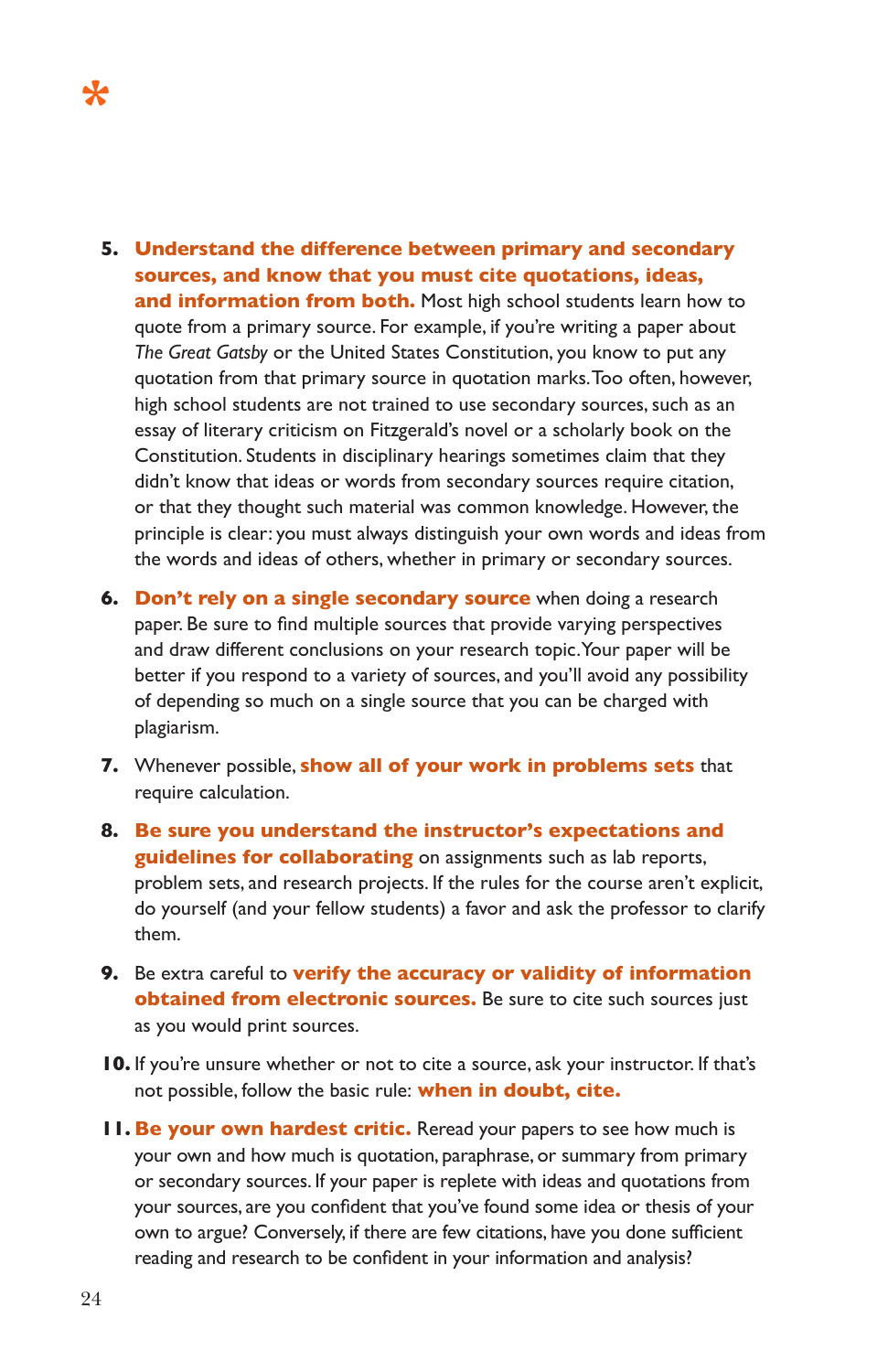- **\***
- **12.** Be sure you **understand your instructor's expectations for your work.** Are you supposed to be summarizing a source or analyzing it? Are you expected to go beyond the assigned readings? How many sources are you expected to use?
- **13. Be cautious about using notes belonging to other students,**  even if you're in the preliminary stage of writing your own paper or doing your own problem set. Keeping others' ideas distinct from your own is an important way to protect the integrity of your own academic work and to avoid unintended plagiarism.
- **14. If you don't understand an assignment or need additional time to complete it, ask your instructor.** Out of desperation, students occasionally make the wrong choice by plagiarizing their sources rather than requesting an extension.
- **15.** This last piece of advice is the hardest of all to follow: **Give yourself enough time to do your work well and carefully.** Proper citation takes time. Avoid last-minute rushes when the pressure of the due date may tempt you to get sloppy or cut corners just to finish. At 5 a.m. after an allnighter, you may not be thinking clearly enough to make the right choices about properly acknowledging your sources, not to mention that you're unlikely to be doing your finest work at that hour.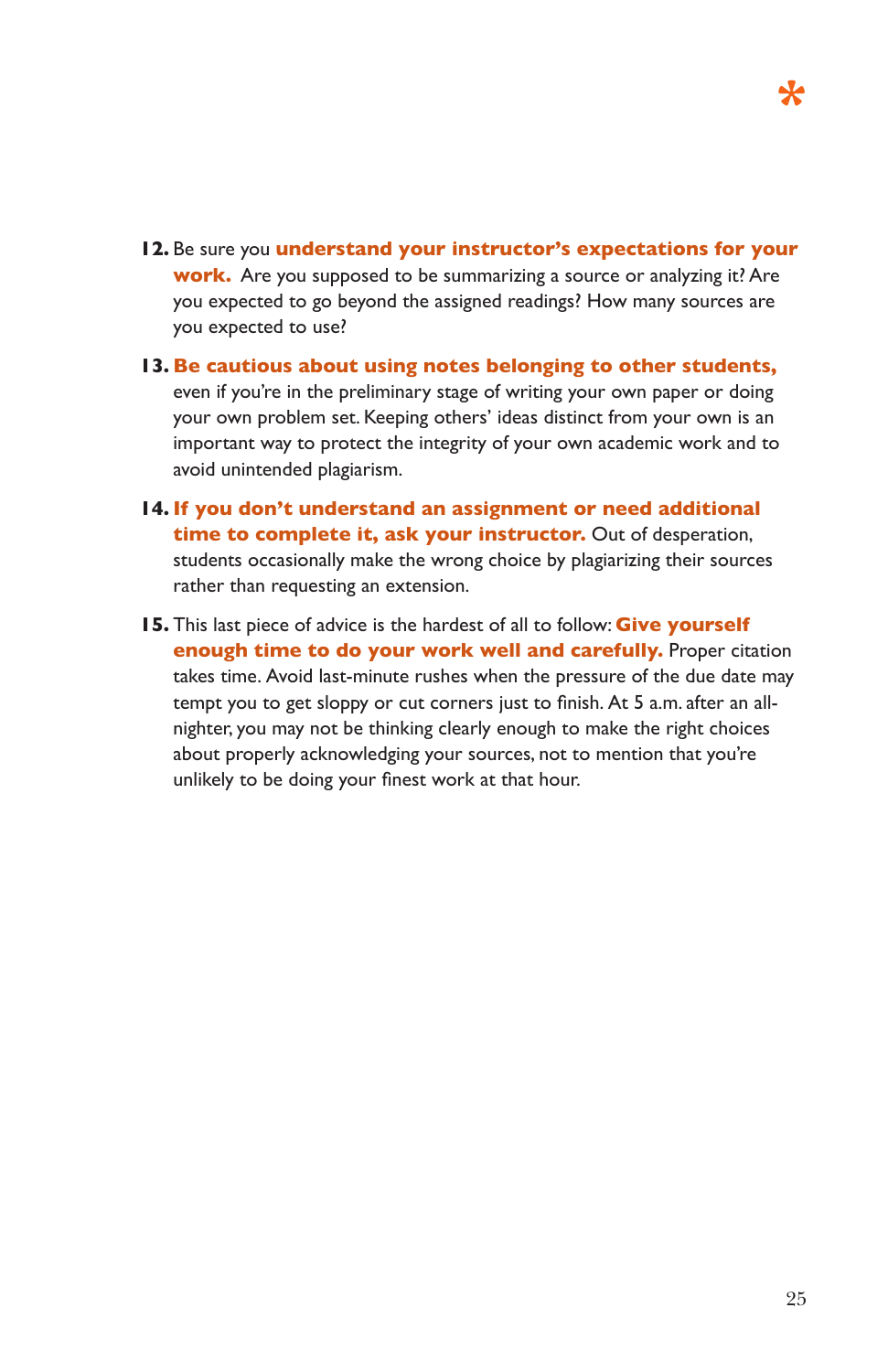# *The*  **Disciplinary Process**

The section below provides you with a brief summary of the disciplinary process at Princeton. The Faculty-Student Committee on Discipline hears all cases of alleged academic infractions (as well as any other violations of University codes of conduct that might result in a penalty of suspension, withheld degree, required withdrawal, or expulsion). In a typical year the committee considers 20 to 30 cases involving alleged academic infractions. You'll find recent discipline summary reports online at [www.princeton.edu/](https://odus.princeton.edu/community-standards) [odus/standards](https://odus.princeton.edu/community-standards).

Because this booklet concerns itself with the issue of academic integrity, this section summarizes the disciplinary process as it pertains to academic infractions only. Cases of suspected dishonesty during in-class examinations are the jurisdiction of the student Honor Committee.

You'll find the complete and official description of the Faculty-Student Committee on Discipline, its membership, procedures, and the possible range of penalties in *Rights, Rules, Responsibilities,* section 2.5.2. Remember that, as a Princeton student, you're held responsible for knowing and understanding the content of *Rights, Rules, Responsibilities*. Ignorance of the regulations does not constitute a valid defense if you are charged with plagiarism or another violation.

#### *The Allegation:*

If a student is alleged to have made any violation of the University's academic regulations, the student is first asked to meet with an assistant or associate dean of undergraduate students, or an independent investigator retained for this purpose, who is charged with investigating all such complaints promptly. The facts of the case are discussed, the student may give their account of the incident, and the dean explains the procedure by which the case may be heard by the Faculty-Student Committee on Discipline, if appropriate. The student has the opportunity to prepare a statement, request that other witnesses be interviewed or relevant documents collected, enlist the help of an adviser to be present at the hearing, and submit any documents and other supporting materials.

#### *The Hearing:*

Shortly before the hearing, the committee members receive any materials prepared by the student, the faculty member involved, and the secretary. The faculty member bringing the allegation will usually be present at the hearing, and other persons with information about the case may be asked to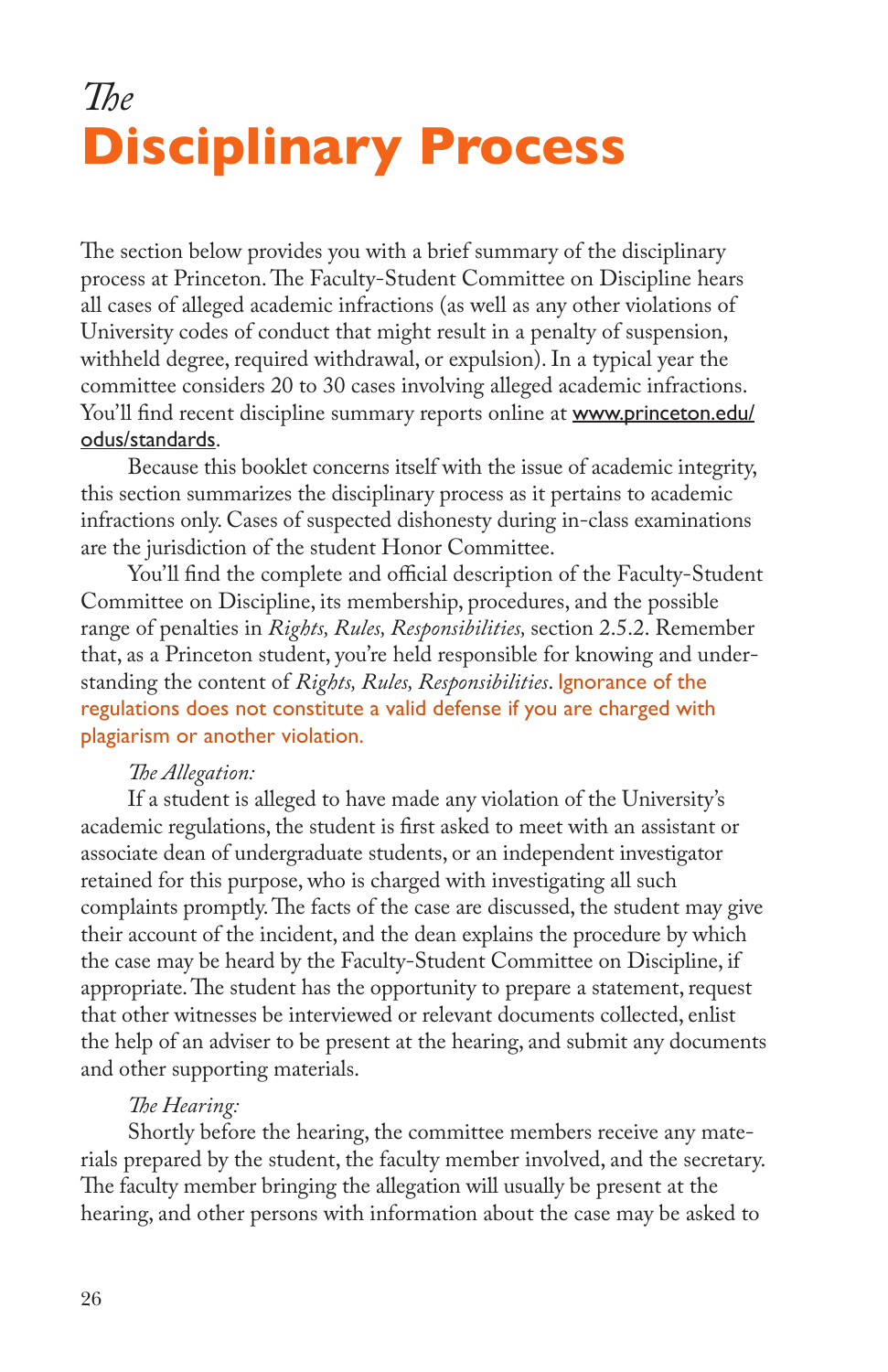appear by the student or secretary. The student may be accompanied by an adviser, who must be a current member of the University community and who may participate fully in the proceedings.

The student has the opportunity to make an opening statement, to review any pertinent materials, and to question any individuals who have provided information to the committee. The committee members may then question the student; they may also direct questions to the faculty member or other individuals who have provided information. The student then has an opportunity to make a final statement, after which the student, the adviser, and others who are not members of the committee are excused.

The committee immediately adjudicates the case. A majority of the committee members present must conclude that the evidence presented constitutes a clear and persuasive case in support of the charges in order to determine that the student has violated a University regulation. If that is the committee's finding, a determination of the appropriate penalty is then made. The secretary informs the student promptly of the committee's decision.

#### *The Appeal:*

A student may appeal a decision and/or penalty of the Faculty-Student Committee on Discipline to either the Judicial Committee of the Council of the Princeton University Community or to the dean of the college. The judicial committee considers appeals based only on questions of procedural error or unfairness. (See *Rights, Rules, Responsibilities* for the procedures of the judicial committee.) The dean of the college will consider an appeal on either of two grounds: (1) that there exists substantial relevant information that was not presented, and reasonably could not have been presented to the committee, or (2) that the imposed penalty does not fall within the range of penalties imposed for similar misconduct. After a review, the dean of the college may decide that an additional hearing is warranted or may recommend to the president that the penalty be altered. If the appeal does not provide convincing grounds for an additional hearing or for altering the penalty, the dean will affirm the original finding and penalty. The dean's decision is final.

#### *Possible Penalties:*

The committee may administer any one of the following penalties, depending upon the severity of the violation: warning, disciplinary probation for a set period of time, withholding of degree for a set period of time in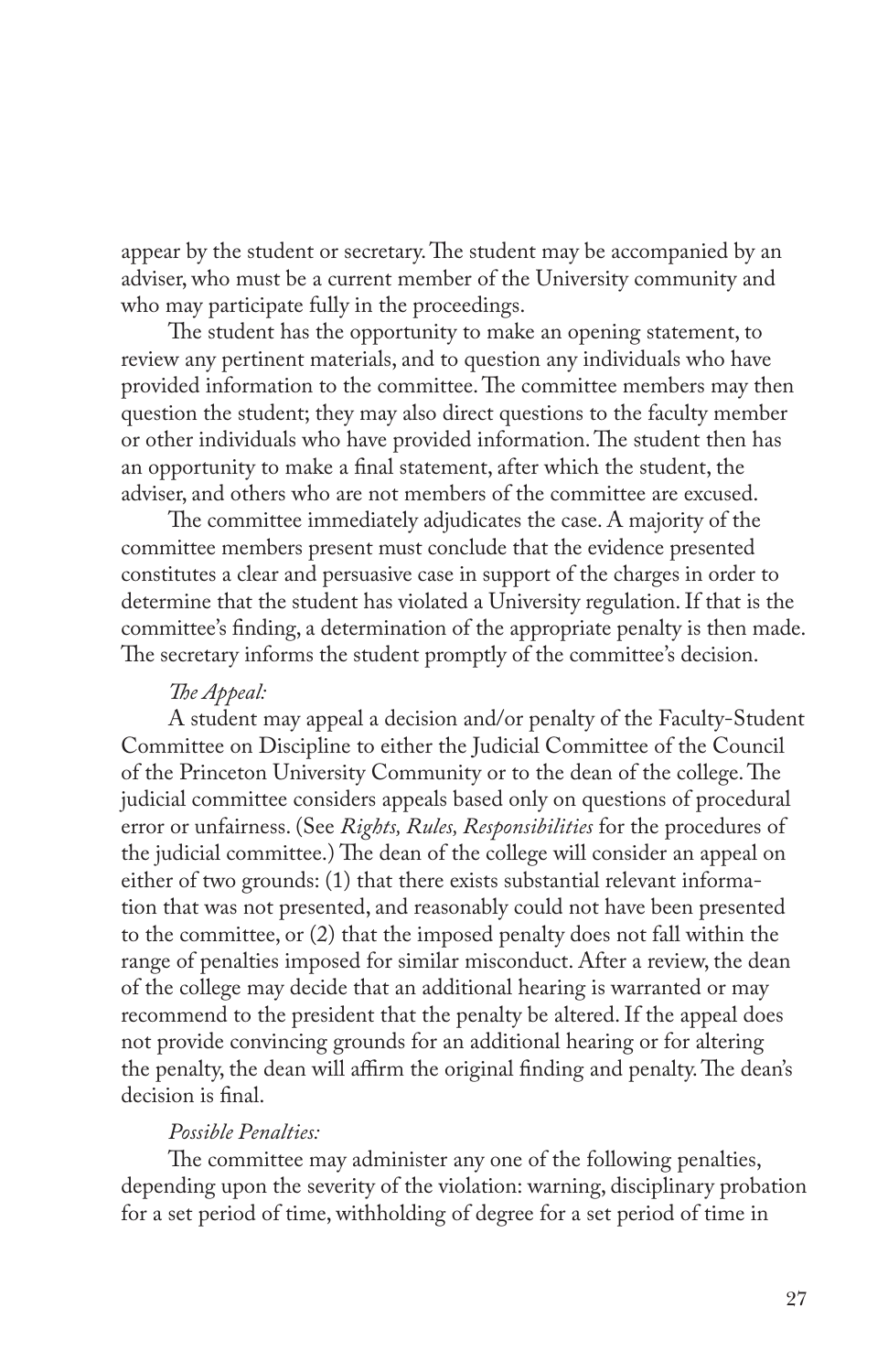cases involving graduating seniors, suspension, suspension with conditions, or expulsion. In addition, to underscore the seriousness of the violation, the committee may elect to add University censure to any of the above penalties. See *Rights, Rules, Responsibilities* for a more complete description of these penalties.

In determining the seriousness of an offense, the committee considers whether the student ought reasonably to have understood that their actions violated the standards of academic integrity described in *Rights, Rules, Responsibilities.* When the committee concludes that a student ought to have known that they had committed a violation, the penalty is separation from the University.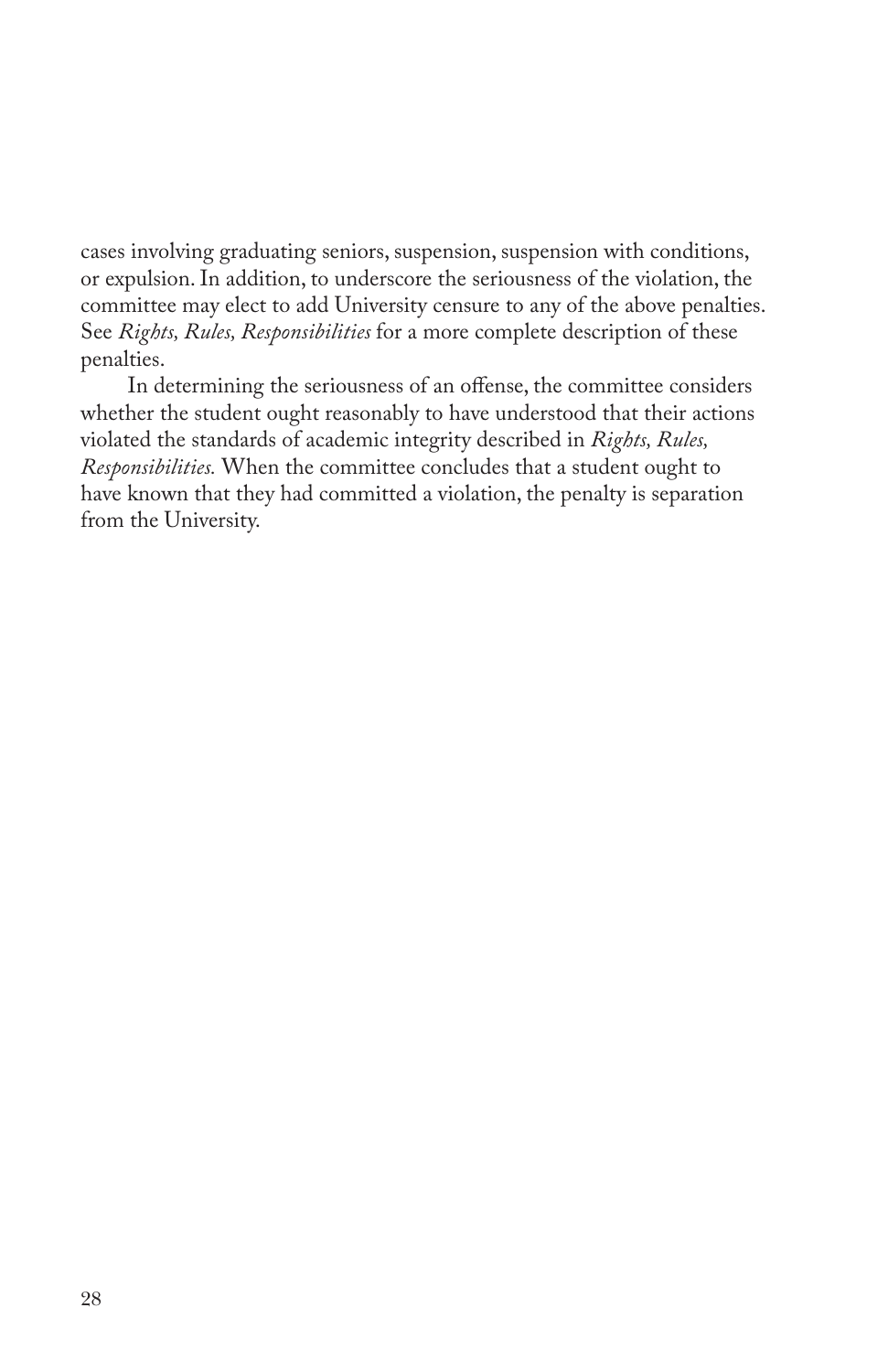## *Sample*  **Citation Styles**

Any time you quote, paraphrase, summarize, or reference a source, you must cite that source in a parenthetical note or a footnote and append a bibliography, which, depending on the discipline, may be called "Works Cited" or "References."

All citations share some basic components, including the title of the work being referred to, the name of the work's author(s), the publisher, and the date of publication. Beyond these general requirements, styles of citation vary by discipline and by professor's preference. In the humanities, the most commonly accepted citation style is that of the Modern Language Association (MLA). In the social sciences, the American Psychological Association (APA) style is widely used. Historians typically employ the footnote style described in *The Chicago Manual of Style* (CMS). Each scientific discipline has its own protocols and formats, usually available in a style manual produced by the discipline's scholarly organization. You'll see that many academic disciplines encourage the use of in-text parenthetical citations rather than footnotes.

Once you join a department as a concentrator and begin your junior year work, the department should provide you with information about expected citation formats and practices in the discipline. Often, individual professors will provide you with information about their preferred citation format.

The examples that follow employ four different citation styles. For the specifics of each style, you should consult an official style manual, because the rules for citation vary greatly for different kinds of sources. For example, books are cited differently from articles, which are cited differently from e-mail correspondence. You'll need to consult a style manual to determine the proper format for each source type. (A list of recommended style manuals may be found at the end of this section.)

## **Example 1: Literary Studies (MLA)**

The MLA requires a parenthetical citation in the body of the text that corresponds to an entry in the Works Cited at the end. A citation for a quotation from a book in the MLA style is formatted this way:

As Frank Lentricchia argues, *The Waste Land* should not be understood as a logical sequence of events but as "an intellectual and emotional complex grasped in an instant of time" (194).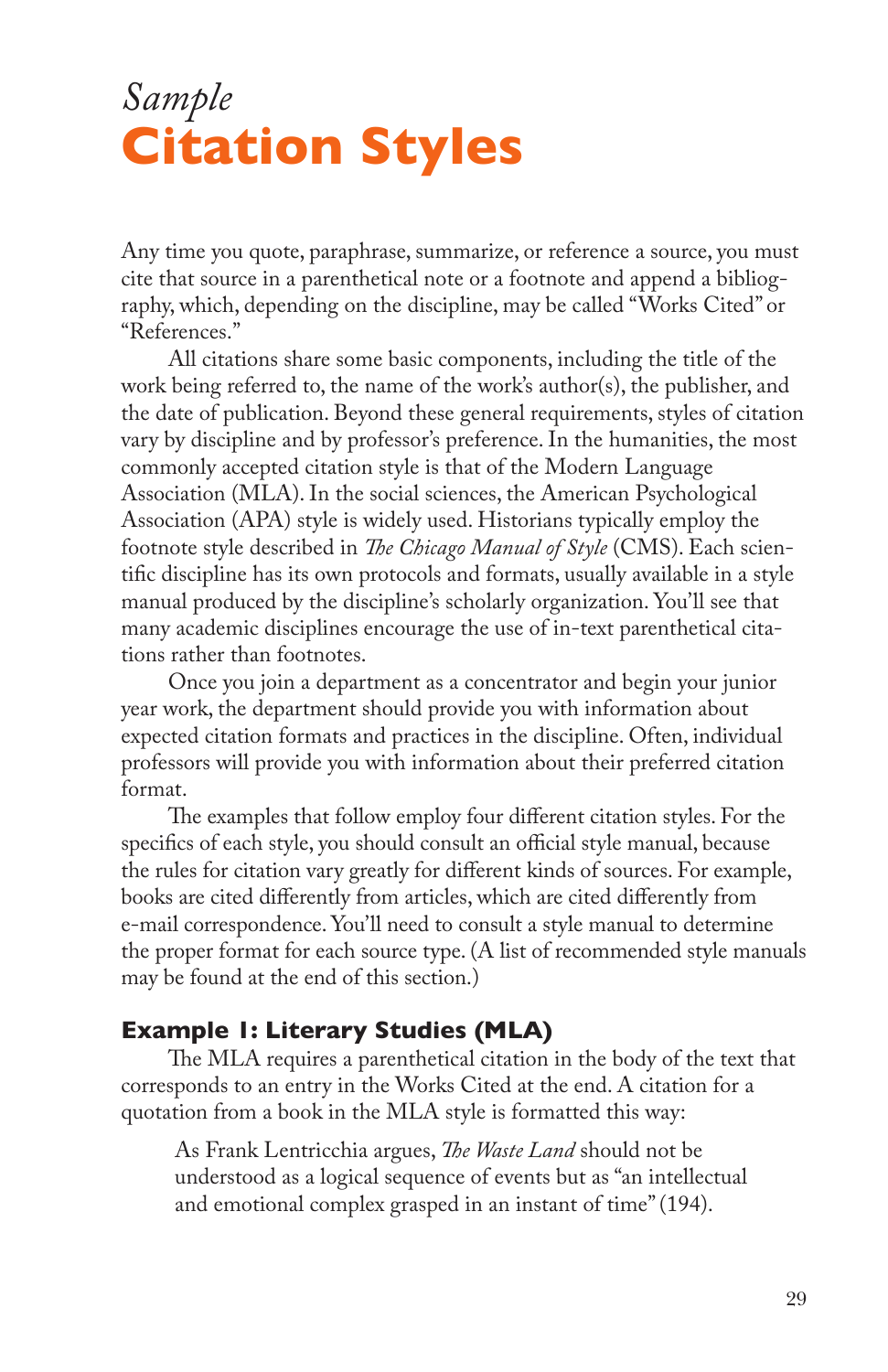The parenthetical citation "(194)" refers to a page number from a book by Frank Lentricchia. Publication information about the book would be found in the Works Cited, where it would be formatted this way:

Lentricchia, Frank. *Modernist Quartet.* New York: Cambridge University Press, 1994.

## **Example 2: Psychology (APA)**

The APA also requires parenthetical citations in the body of the text, though these citations typically include the author and the date. A citation for a summary of an article in the APA style is formatted this way:

Studies that examine links between cardiovascular and mental activity must understand that cardiovascular activity itself comprises a suite of variables (Van Roon, Mulder, Althaus, and Mulder, 2004).

The parenthetical citation "(Van Roon, Mulder, Althaus, and Mulder, 2004)" refers to an article by the four listed coauthors. Publication information about the article would be found in the References, where it would be formatted this way:

Van Roon, A., Mulder, L., Althaus, M., and Mulder, G. (2004). Introducing a baroflex model for studying cardiovascular effects of mental workload. *Psychophysiology,* 41, 961–981.

## **Example 3: History (CMS)**

CMS, or "Chicago," is a style in which citations are presented in footnotes. A citation for a quotation from an article in the Chicago style is formatted this way:

Nineteenth-century bohemians were more dependent on mainstream culture than might at first appear. As one scholar puts it, "Bohemia's self-designated types always existed in symbiotic relation to bourgeois culture rather than in opposition to it."<sup>1</sup>

The footnote "<sup>1</sup>" would refer to a note at the bottom of the page containing full publication information and formatted this way:

1. Christine Stansell, *American Moderns: Bohemian New York and the Creation of a New Century* (New York: Henry Holt and Co., 2000), 18.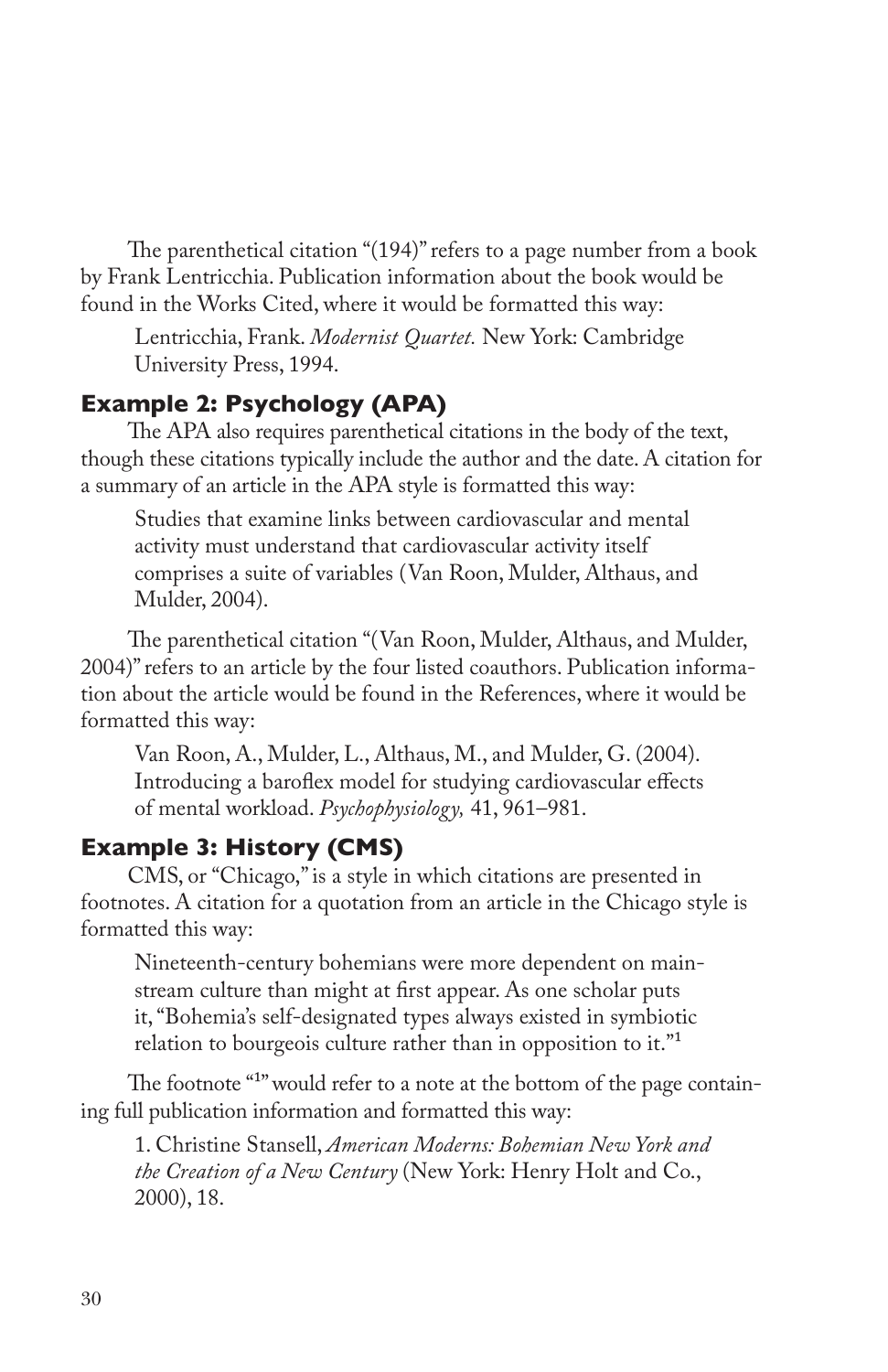### **Example 4: Biology**

Citation styles in math, science, and engineering tend to vary from journal to journal. Following a quotation or a reference to the text, the author might name the source, or might use a superscript number such as  $1$ or a parenthetical number such as (1), to indicate the number of the article in the final list of references. The journal *Nature Genetics* uses the following format for articles, and the references are listed numerically rather than alphabetically:

13. Herron, B. J. *et al.* Efficient generation and mapping of recessive developmental mutations using ENU mutagenesis. *Nat. Genet.* 30, 185–189 (2002).

Because of the variety of citation styles for math, science, and engineering, you should consult your professor about their preferences and expectations.

### **Electronic Sources**

An electronic source is any source that exists primarily in electronic form and is accessed primarily through electronic means. Websites, online periodicals, online books, e-mails and postings, and even CD-ROMs are all forms of electronic sources. But be careful: not all materials found through electronic means are necessarily electronic sources. For example, if a PDF of an article you found through a database on the library's website was originally published in a printed journal, then the article doesn't qualify as an electronic source. In short, there's a difference between electronic sources and sources that are accessed electronically.

When citing an online source, your citation should contain the following elements:

- the author or editor (if available),
- the title of the text (if different from the name of the website),
- the name of the website,
- the name of the site's sponsor or associated institution or organization,
- the date you accessed the site,
- the electronic address (URL).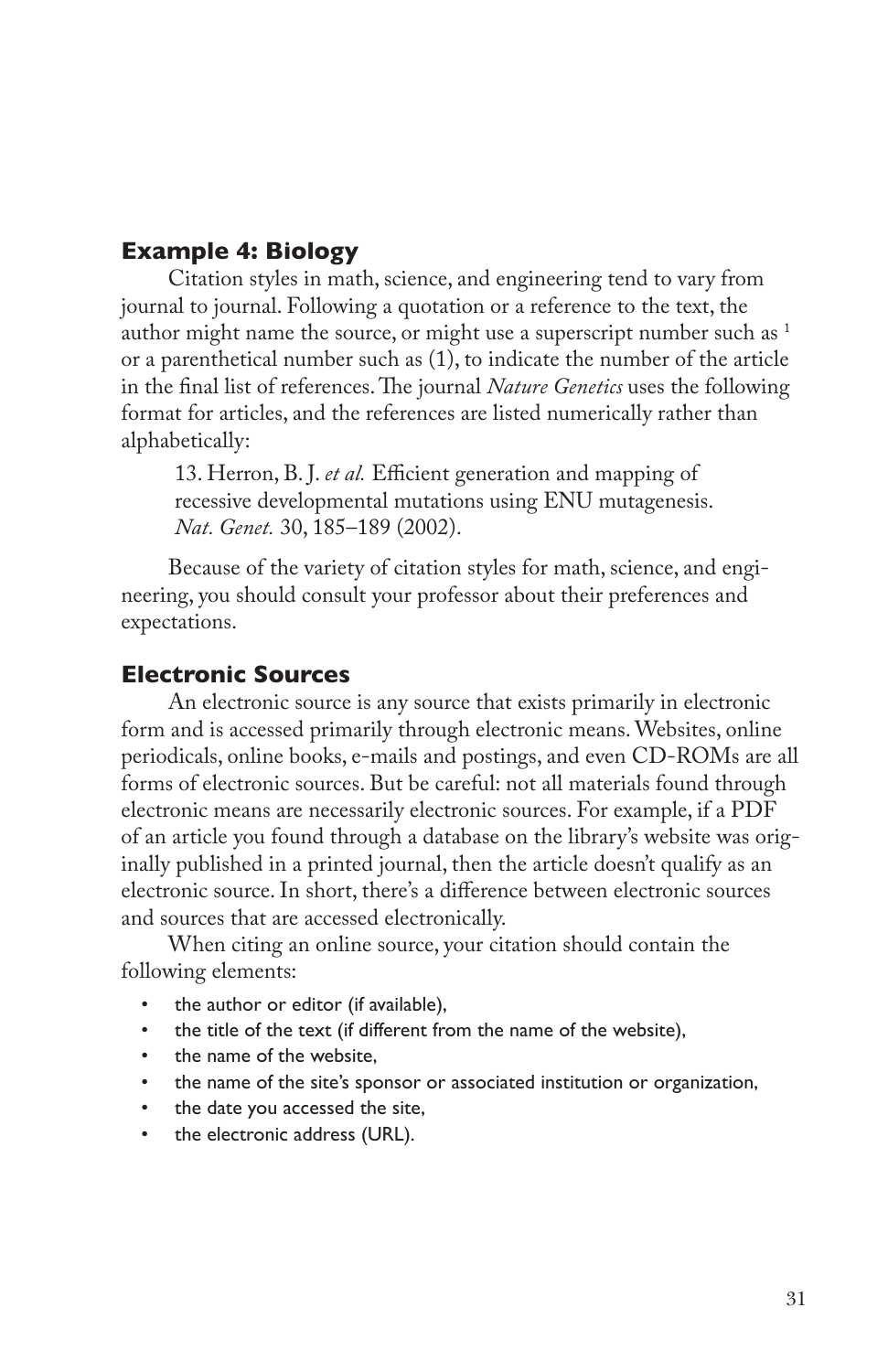For example, a short work posted on a website would be formatted in MLA style as follows:

McCort, Dennis. "Kafka and the Coincidence of Opposites." *Romantic Circles Praxis Series: Romanticism and Buddhism.* February 2007. *Romantic Circles.* 21 April 2008. <http://www.rc.umd.edu/praxis/buddhism/mccort/mccort.html>

This citation includes not only the author's name and the work's title, but also other important information, including the date of the work's publication on the site (February 2007) and the date the website was accessed (21 April 2008).

The published guides of the MLA, APA, and Chicago styles include detailed descriptions of how to cite most electronic sources. As explained earlier in this booklet, the emerging nature of this new technology means that conventions are forming quickly, and the variations among citation styles vary considerably. Be sure to look up the appropriate form of citation and to consult your professor about any points of confusion.

## **Recommended Style Manuals**

For complete coverage of MLA, APA, and Chicago citation styles, you should obtain the most recent edition of each style's official manual: *MLA Handbook for Writers of Research Papers* (8th edition, 2016), the *Publication Manual of the American Psychological Association* (6th edition, 2009), and *The Chicago Manual of Style* (17th edition, 2017). For an online guide to these styles, visit the Princeton University Library website, at [library.princeton.edu/help/citing-sources](http://library.princeton.edu/help/citing-sources). A good commercially published guide is *A Pocket Style Manual,* by Diana Hacker and Nancy Sommers (2014), which includes brief but substantial overviews of the MLA, APA, and Chicago styles.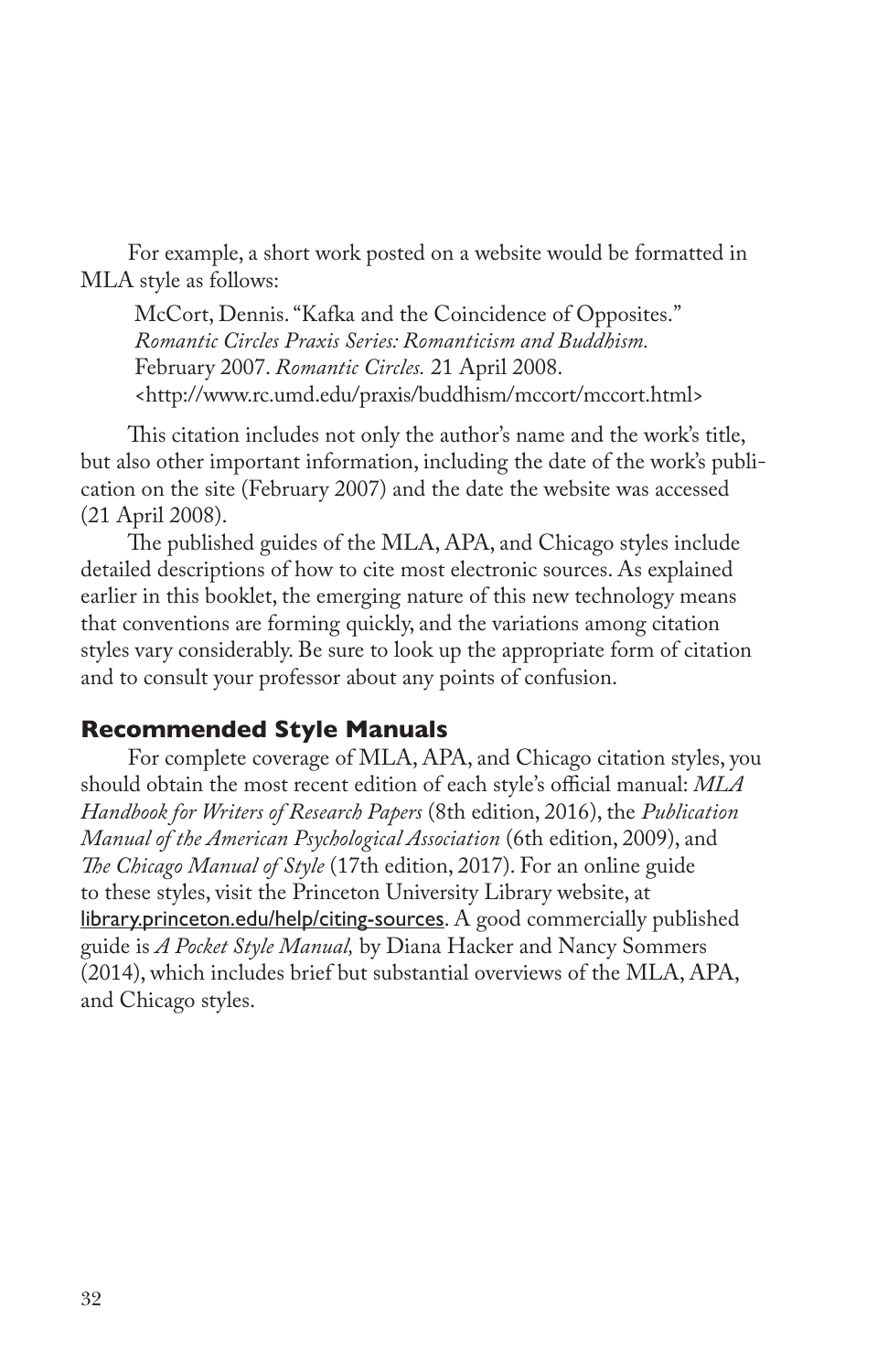# *Campus* **Resources**

Below are useful campus resources where you can get answers to your questions about academic integrity.

### **Your Professors, Preceptors, and Lab Instructors**

Your instructors can give you guidance on which citation style to use and whether you're permitted to get feedback from a classmate or to collaborate on a problem set or lab report. If you're unsure of your instructors' expectations, just ask.

### **Residential College Staff**

Your residential college staff are available during office hours to talk about both academic and non-academic issues. If you're in a difficult situation or think you need an extension, then talking to a residential college staff member will give you a better perspective on how to make the right choice. If you are panicked about a deadline or exam, contact your director of studies or director of student life. There are always better options than risking a violation of academic integrity.

### **The Writing Center**

New South Appointments: <writing.princeton.edu/center> Drop-in Hours: Sunday–Thursday evenings, 7–10 p.m.

The Writing Center offers free one-on-one conferences with experienced fellow writers trained to consult on assignments in any discipline. Writing Center Fellows can help with any part of the writing process: brainstorming ideas, developing a thesis, structuring an argument, or revising a draft. The goal of each conference is to teach strategies that will encourage you to become an astute reader and critic of your own work. Fellows can also help you distinguish your own ideas from those of your sources and cite them properly.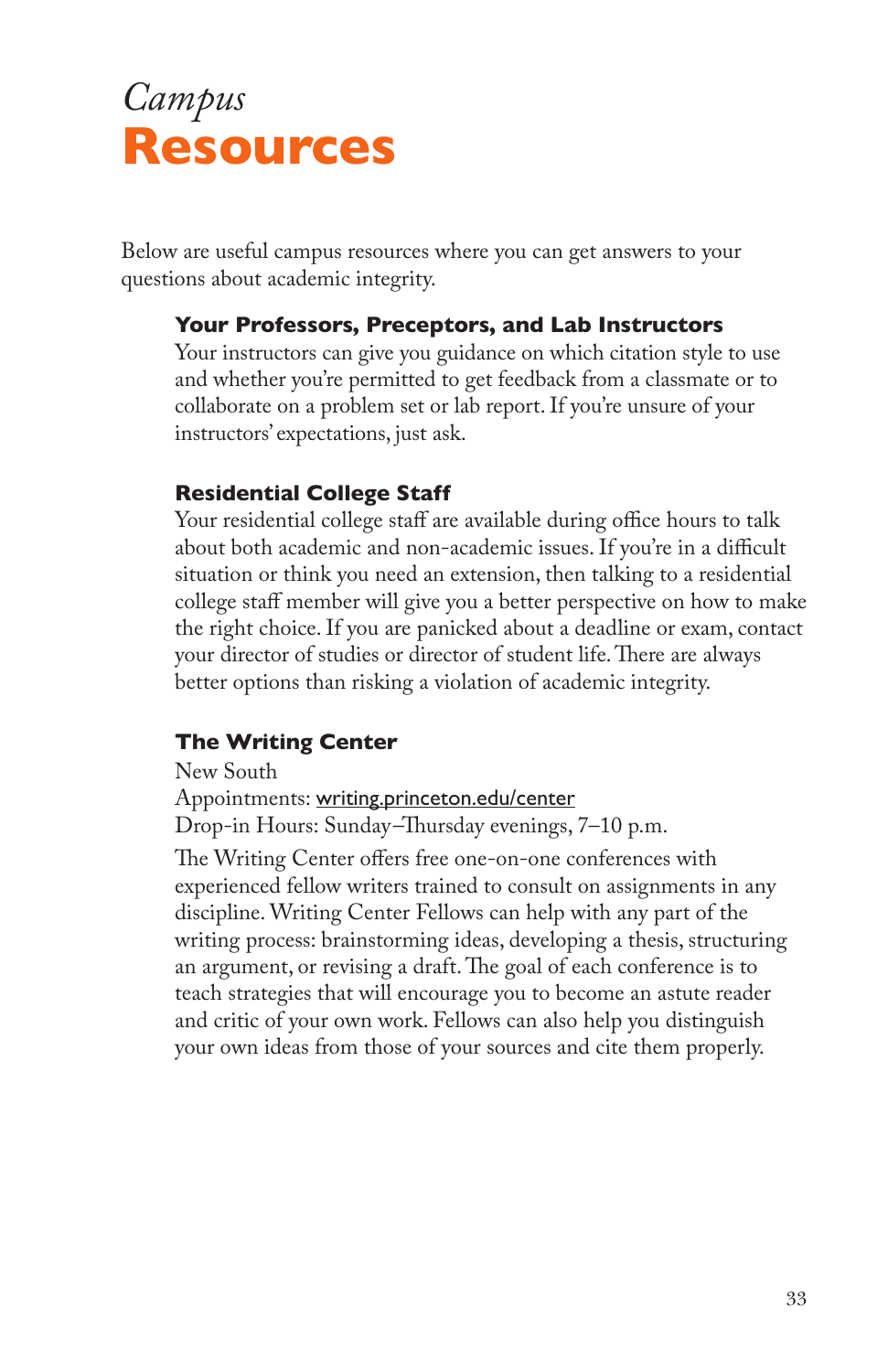## **Learning Strategies Consultations The McGraw Center for Teaching and Learning**

328 Frist Campus Center

Appointments: [mcgraw.princeton.edu/undergraduates/](mcgraw.princeton.edu/undergraduates/learning-strategies-consultations-undergraduates) [learning-strategies-consultations-undergraduates](mcgraw.princeton.edu/undergraduates/learning-strategies-consultations-undergraduates)

Consultants provide free one-on-one consultations and workshops on reading and note-taking strategies, time management, and dealing with procrastination—all integral to avoiding situations that may lead to plagiarism.

## **Peer Tutoring**

Peer tutoring can help you develop the skills and confidence you need to successfully complete your academic work. Note that you may only work with tutors from the Writing Center, McGraw Center, or the Residential College Tutoring Program. Engaging a private tutor is against University regulations. All tutoring offered by the University is free. You can request an individual peer tutor in one of two ways:

- · Through McGraw's individual tutoring program, which offers tutoring in many introductory courses in the natural sciences, math, economics, and some foreign languages.
- · Through the residential colleges, which offer tutoring in a range of other courses not supported by McGraw. To request a peer tutor, make an appointment with your residential college dean or director of studies.

## **Princeton University Library**

Home: [library.princeton.edu](http://library.princeton.edu) Subject Specialists: <libweb.princeton.edu/staff/specialists> Research Appointments: <library.princeton.edu/help/appointments>

Online guides to source citation are available through the library website (<library.princeton.edu/help/citing-sources>). You can also talk with librarians in Firestone Library or any of Princeton's branch libraries about your research projects. Ask at the Firestone Reference Desk, make an appointment with a subject specialist, or make a research appointment online.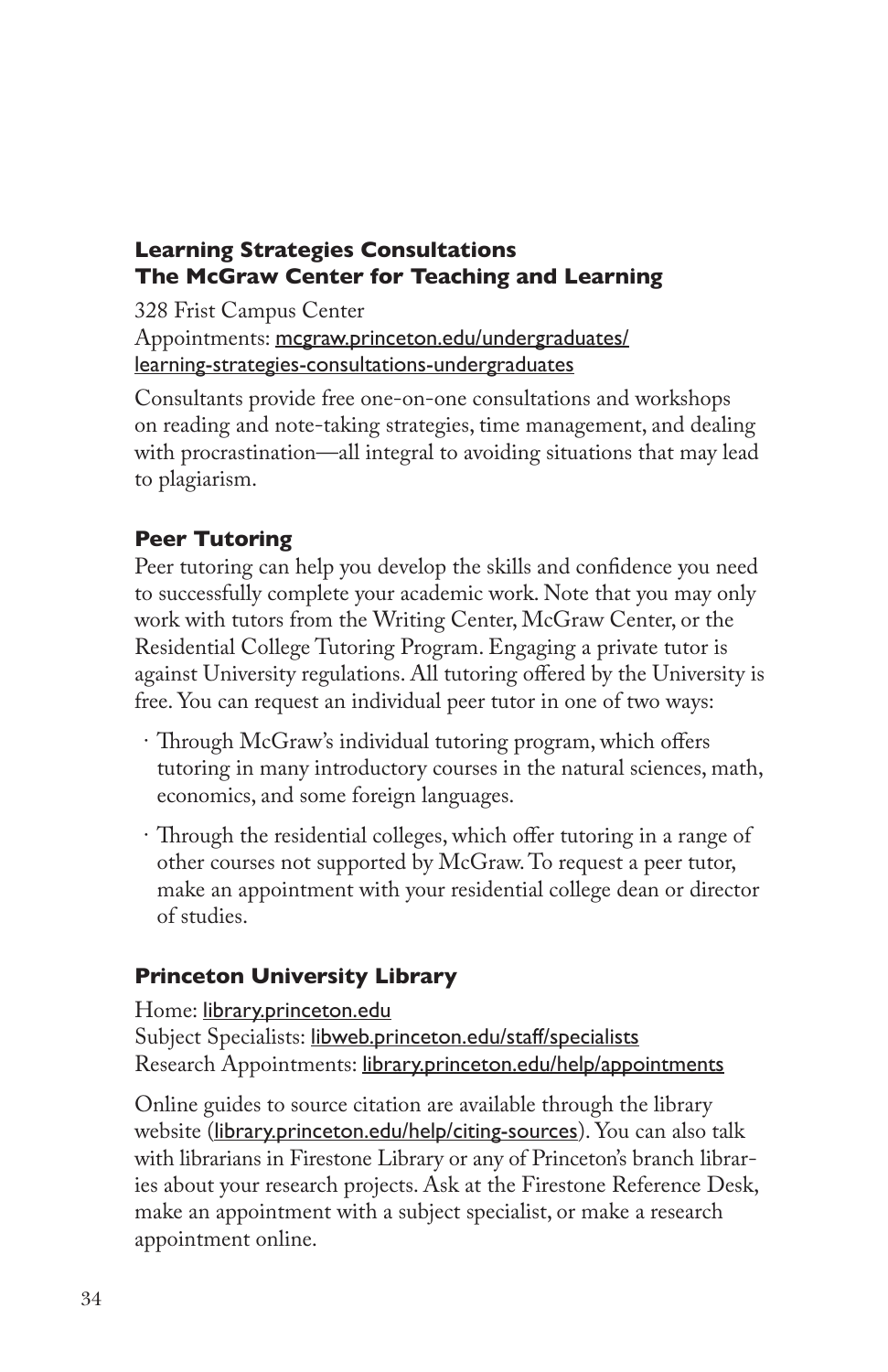### **Counseling and Psychological Services University Health Services**

McCosh Health Center Information: <uhs.princeton.edu/counseling-psychological-services> Appointments: (609) 258-3285

Panic is a risk factor for plagiarism. If you're in a panic about a paper or project—or anything else—just pick up the phone and call. Counseling and other psychological services are available to you 24/7 during the academic year.

## **Office of Disability Services**

241 Frist Campus Center Website: <ods.princeton.edu> Phone: (609) 258-8840 Email:<ods@princeton.edu>

If you have a documented impairment that affects your ability to do academic work, you may be eligible for appropriate academic accommodations, such as extended test-taking time. You can contact ODS to initiate a review process.

### **Online Resources**

"Academic Regulations" in *Rights, Rules, Responsibilities* <rrr.princeton.edu>

Guides to Source Citation <library.princeton.edu/help/citing-sources>

Writing Resources <writing.princeton.edu/center>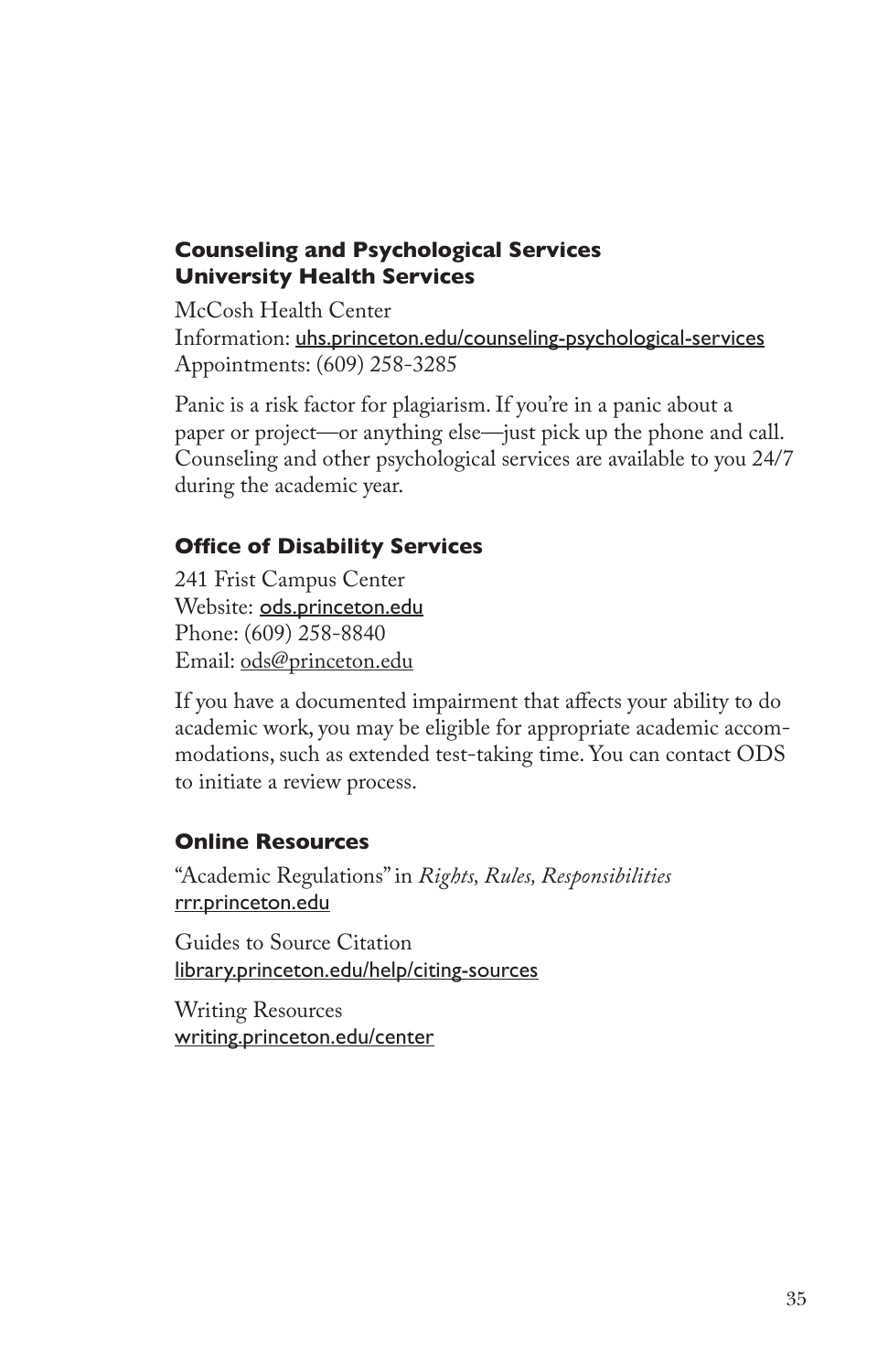Copyright © 2005, 2008, 2011, 2012, 2013, 2014, 2015, 2016, 2017, 2018 by The Trustees of Princeton University Coordinated and published by the Office of the Dean of the College Produced by the Office of Communications

*In the Nation's Service and the Service of Humanity*

950045